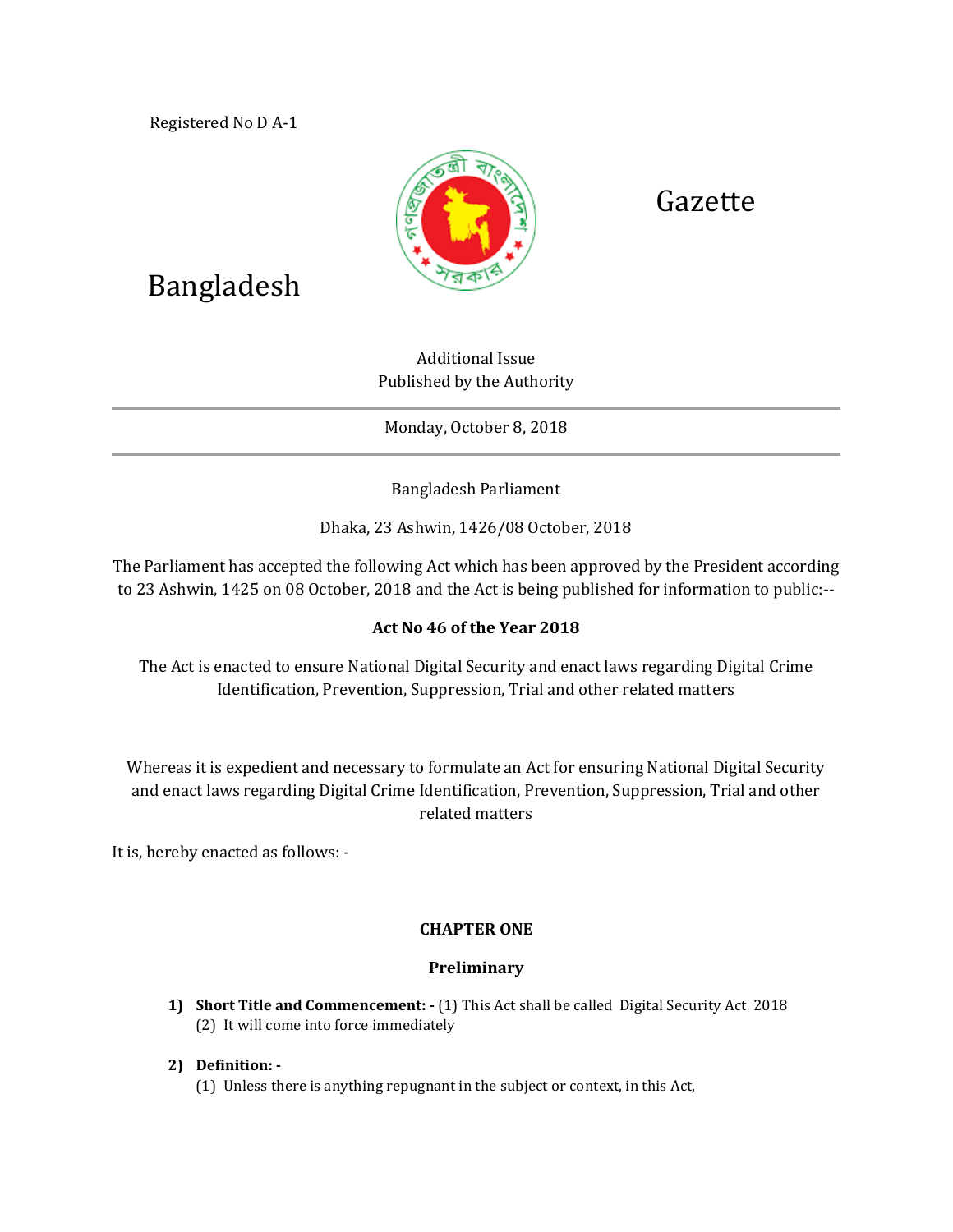- a) "Appeal Tribunal" means the cyber appeal tribunal created under Section 82, information and communication technology Act, 2006 ( Act No. 39 of year 2006);
- b) "Data Storage" means text, image, information presented as audio or video format, knowledge, incident, principle idea or guidelines, which
	- i) has been or is being formally produced by means of any computer or computer network or computer system; and
	- ii) has been prepared with the aim of using it in any computer or computer network or computer system
- c) " Agency" means Digital Security Agency formed under Section 5 of this Act;
- d) "Computer Emergency Response Team" means the National computer emergency response team or computer emergency response team formed under Section 9;
- e) "Computer System" means the communication process between one or more computer(s) or digital device(s) that are capable of collecting, sending and storing data singly or by connecting with each other;
- f) "Council" means national digital security council formed under Section 12;
- g) "Critical Information Infrastructure" means any physical or virtual information infrastructure declared by the government which is capable of controlling, processing, circulating or preserving any information, data or electronic information and which if it is damaged or compromised may adversely affect -

(i) public safety or financial security or public health,

- (ii) national security or national integrity or sovereignty;
- h) "Tribunal" means cyber tribunal created under Section 68 of, information and communication technology Act, 2006 (Act No. 39 of year 2006)**;**
- i) "Digital" means the working procedure based on binary system (0 or 1) or digit based system, and to fulfill the objective of this Act, electrical, digital, magnetic, optical, biometric, electrochemical, electromechanical, wireless or electro-magnetic technology will be the part of it;
- j) " Digital Device" means any electronic, digital, magnetic, optical or information processing device or system which by using electronic, digital, magnetic, optical or information processing device or system, will perform logical, mathematical and memory programming, and any digital or computer device system or computer network connected with it or all kinds of input, output, processing, accumulating digital software device or communication facilities will be included;
- k) "Digital Security" means the security of any digital device or digital system;
- l) "Digital Forensic Lab" means the digital forensic lab formed under Section 10;
- m) "Police Officer" means a police officer who is not below the rank of sub-inspector;
- n) "Program" means any directives expressed in the form of sound, signal, writing or in any other form; produced with the help of a machine in a readable medium, using which any specific activity can be executed or be made tangibly productive using digital device
- o) "Criminal Procedure" means Code of Criminal Procedure, 1898 (Act V of 1898);
- p) "Person" means any person or institution, company, partnership business, farm or any other organization, in case of the digital device its controller, and any entity created by law or artificial legal entity will be included in it;
- q) "Illegal Entrance" means entrance without the permission of any person or authority or entrance in violation of the conditions of permission of entrance by the said person or authority into any computer or digital device or digital network system, or by above mentioned entrance create hindrance in the exchange of any data-information suspend or prevent or stop the process of exchange of data-information, or change the datainformation or add or deduct the data-information or collect the data-information with the use of a digital device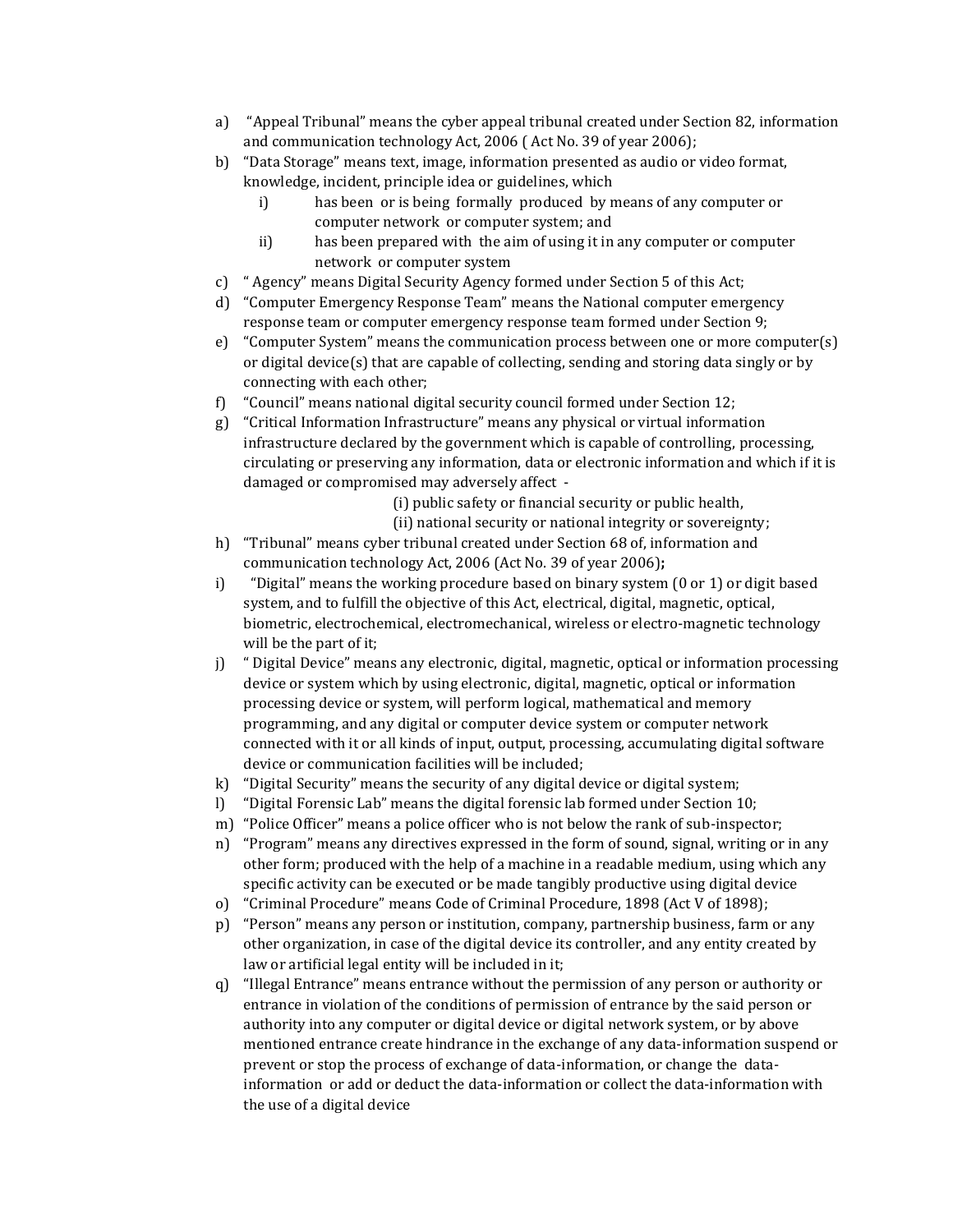- r) "Director General" means the director general of the agency;
- s) "Defamation" means as defined under Section 499 of Penal Code (Act XLV of 1860)
- t) "Malware" means such kind of computer or digital instruction, data-information, Program or application which
	- i) Is to change, distort, damage any work done by digital device or computer or to create adverse effect on the work done
		- ii) Is to connect oneself to any computer or digital device and any Program of that mentioned computer or digital device, to operate data-information or during any other operation, it becomes autonomously active and by means of which the mentioned computer or digital device causes harmful incident or changes;
		- iii) Is to create the opportunity of automatic entrance to a digital device or to steal information of the said device;
- u) "Cognition of Liberation War" means those great ideals which inspired our brave public to dedicate themselves to the national liberation struggle and our brave martyrs to lay down their lives for the cause of liberation, the ideals of nationalism, socialism, democracy and secularism
- v) "Service Provider" means:
	- i) Any person who through computer or digital process enables any user to communicate; or
	- ii) Any such person, entity or institution who or which preserves or process data in favour of the service user

(2) The words and definition of expression used in this Act for which no definition has been provided in this Act it will ne deemed that those words and expression has been used in the meaning they are used in the, Information and communication technology Act, 2006.

## **3) Application of the act:** -

If there is any conflict with the provision of this Act with any provision of any other Act,then the provisions of this Act will apply to the extent it is inconsistent with any other Act **However for any provisions relating to right to information the provisions of The Right to Information Act 2009 (Act no. 20 of 2009) will apply**

## **4) Extra Judicial Application of the Act:-**

- 1) If any person commits any offense within this Act outside Bangladesh which would be a punishable offense if committed inside Bangladesh, then the provisions of this Act would be applicable in such a manner as if those Acts were committed in Bangladesh
- 2) If any person commits any offense in Bangladesh within this Act from outside Bangladesh using any computer, computer system, or computer, then the provision of this Act will be applicable in such a manner as if the whole process of the offense was committed inside Bangladesh
- 3) If any person commits any offense outside Bangladesh within this Act from inside Bangladesh, then the provisions of this Act will be applicable in such a manner that the whole process of committing the offense occurred inside Bangladesh.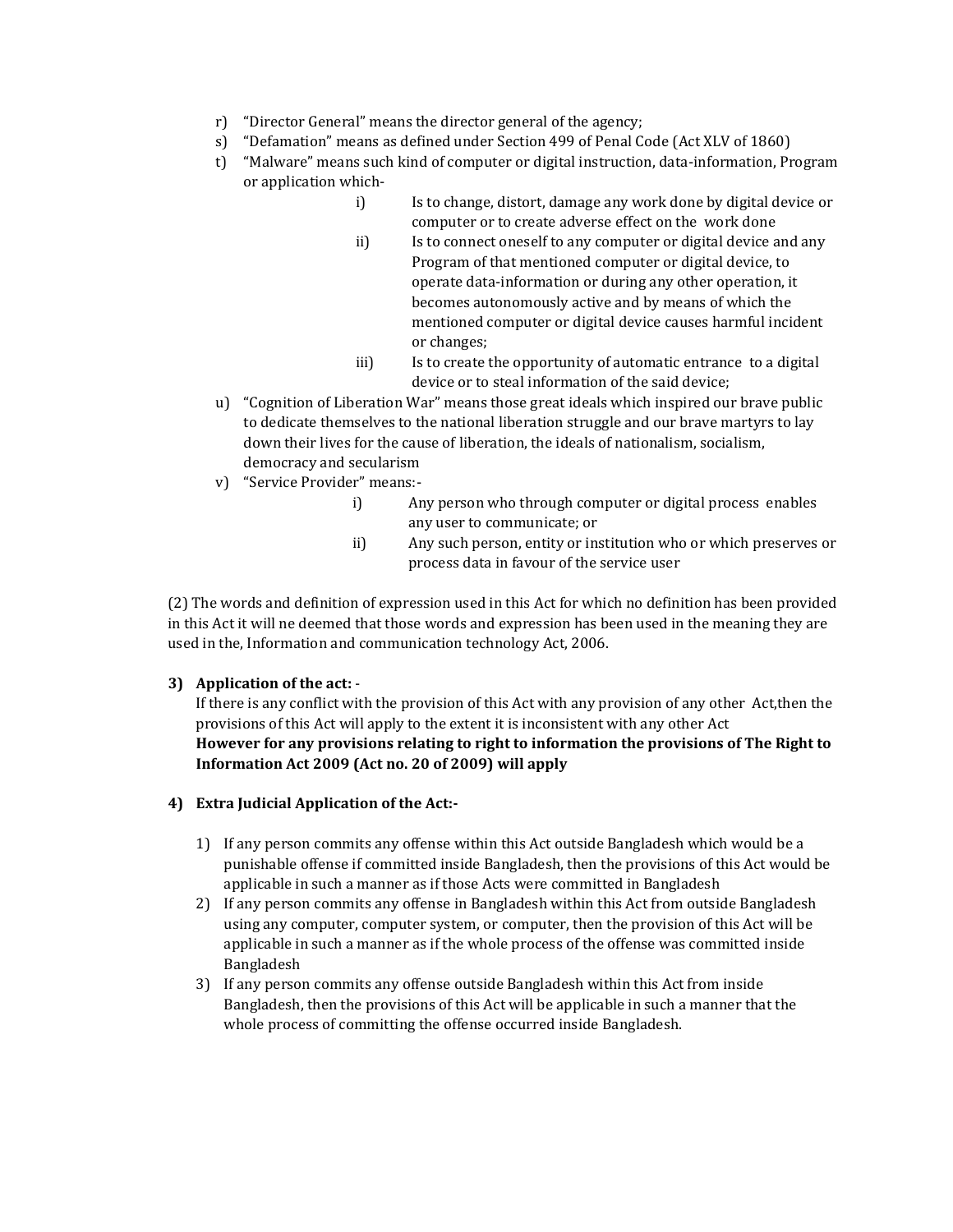## **CHAPTER TWO**

## **DIGITAL SECURITY AGENCY**

## **5) Formation of agency, office, etc.:-**

- (1) To fulfill the objective of this Act, government, by notification in the official Gazette shall create an agency entitled as Digital Security agency consisting of 1 (one) Managing Director and 2 (two) Directors
- (2) The headquarter of the agency will be in Dhaka, but if needed government, can establish branch office of the agency in any place in the country outside Dhaka.
- (3) The responsibility, powers and functions of the Agency will be determined in accordance with rules.

## **6) Appointment of Managing Director, Directors, tenure etc.;-**

- (1) The government from the expert personnel in relation to the subject of computer or cyber security will appoint the Managing Director and the Directors and the terms of employment will be determined by the government.
- (2) The Managing Director and the Directors will be the fulltime official of the agency, and they will follow the provisions of this Act and the Rules implemented under this Act in performing functions, exercising power, performing responsibilities as directed by the government
- (3) If the position of the managing director is vacant, or if he/she is absent, sick or for any other reason is unable to fulfill his/her responsibility, then until a new managing director has been appointed in the vacant post, or until the Managing director has resumed his responsibilities, the senior most director will perform the responsibility of the Managing Director temporarily.

## **7) Agency Manpower: -**

- (1) The necessary manpower of the agency will be hired according to the organizational framework provided by the government.
- (2) The agency can appoint necessary number of employees to properly perform its functions. The terms of employment will be determined by rules.

## **CHAPTER THREE**

## **PREVENTIVE MEASURES**

## **8) Power to remove or block some data-information:-**

- (1) If any data-information published or propagated in digital media regarding a subject that comes under the purview of Director General which threatens the Digital Security, then the Director General can request the Bangladesh Telecommunications and Regulatory Authority (BTRC) to remove or block the said Data-information as appropriate
- (2) If it is evident to law and order enforcing security force that any data –information published or propagated in digital media hampers the nation or any part therein in terms of nations unity, financial activities, security, defense, religious values, public discipline or incites racism and hatred then the law and order enforcing Security force can request BTRC to block or remove the data-information via the Director General of the Agency.
- (3) If the BTRC is requested as enshrined in subsection (1) and (2), BTRC will immediately notify the subject matter of the request to the government and remove or block the datainformation as appropriate
- (4) To fulfill the objective of the provision, other necessary subjects will be determined by rules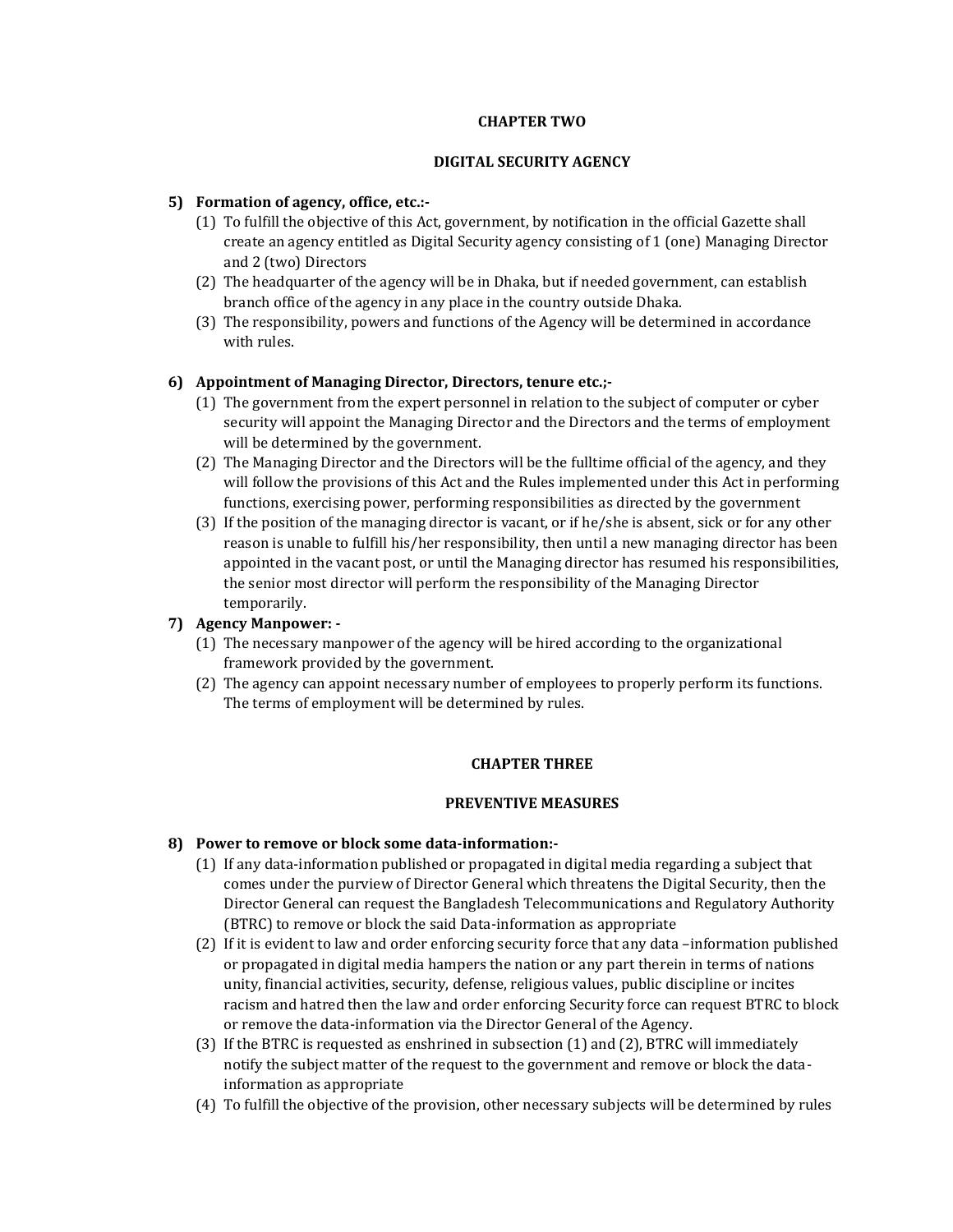## **9) Emergency Response Team;-**

- (1) To fulfill the objective of this Act, there will be a national computer emergency response team under the agency, which will operate round the clock.
- (2) Any Critical Information Infrastructure as defined in Section 15, can create its own computer emergency response team with prior permission from the agency
- (3) Computer emergency response team will be formed by digital security expert personnel's and if necessary, will include members of law and order enforcing Security force.
- (4) Computer emergency response team will operate round the clock performing their responsibilities as determined by rules.
- (5) Without going against sub-section (4) as a whole, computer emergency response team will fulfill the responsibilities mentioned below, they are:
	- a. To ensure the security of Critical information infrastructure.
	- b. If there is any cyber or digital attack or if the cyber or if cyber or digital security is hampered then take immediate necessary remedial measures
	- c. To take necessary initiatives to prevent possible and upcoming cyber or digital attacks.
	- d. To fulfill the objectives of this Act, with prior permission of the government, to take overall cooperation initiatives including information exchange with any similar type of international team or organization; and
	- e. And other activities determined by rules.
- (6) The agency will coordinate activities among Emergency response teams and also supervise them

## **10) Digital Forensic Lab: -**

- (1) To fulfill the objective of this Act, there will be one or more forensic lab under the control and supervision of the agency.
- (2) No matter what is in Subsection (1), if a digital forensic lab was established under a government authority or institution before the enactment of this Act, the agency will give recognition to those forensic lab subject to the quality requirements under Section 11 of this Act and it will be deemed that those labs were established under this Act
- (3) Agency will establish coordination between the digital forensic labs.
- (4) The establishment of digital forensic lab, it uses, operations and other issues will be determined by rules.

# **11) Quality Control of Digital Forensic Lab:-**

- (1) The agency through quality standards determined by rules will ensure the quality of each Digital Forensic lab,
- (2) In ensuring quality as per subsection (1), among other issues, each digital forensic lab
	- a. will have qualified and trained manpower to operate the activities of the lab;
	- b. will ensure the physical infrastructural facilities;
	- c. will take necessary measures to maintain the secrecy and security of the datainformation
	- d. to use instruments of quality in order to maintain the quality of the examination of digital technical standard; and
	- e. All activities should be performed following scientific procedure and procedure determined by rules.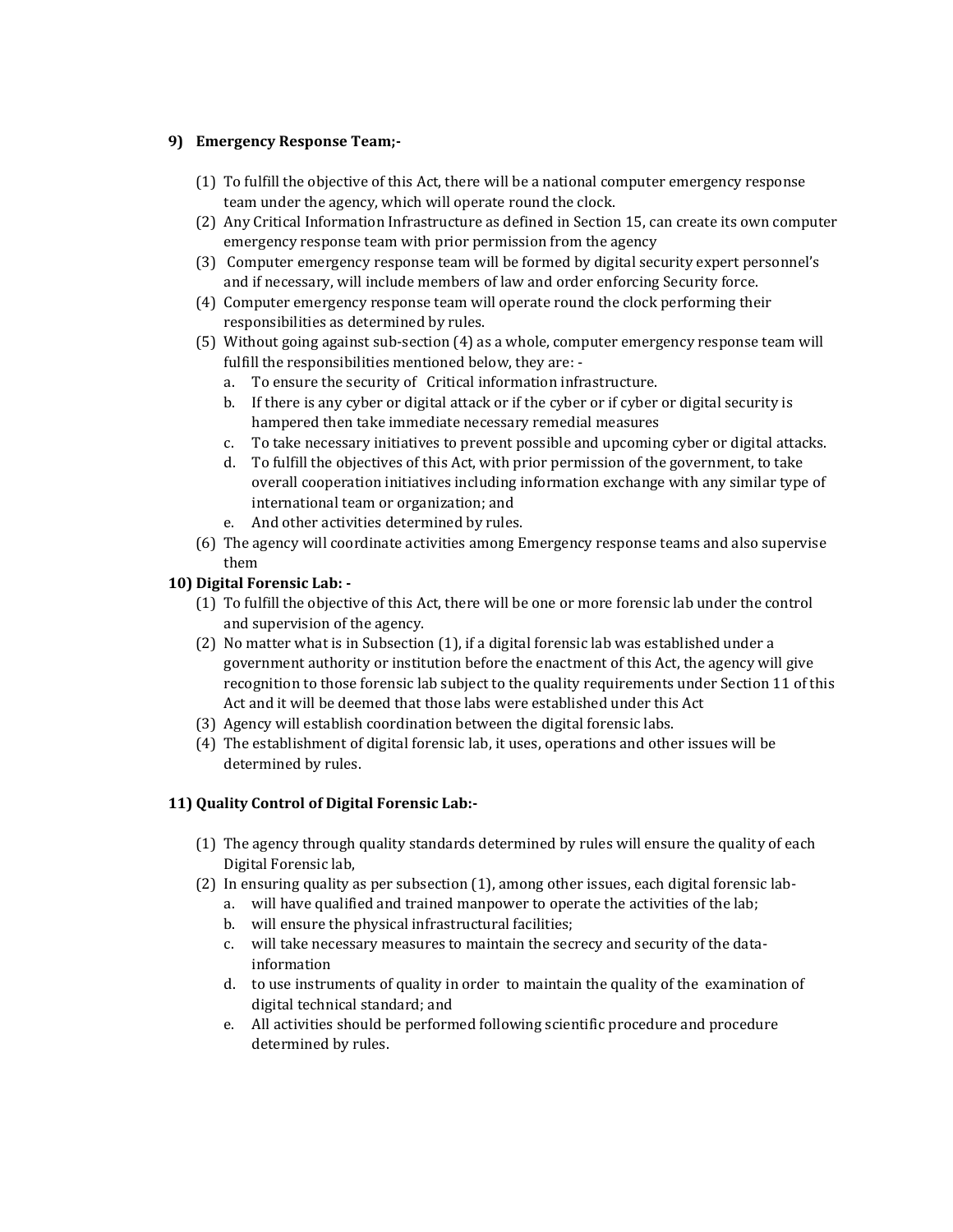## **Chapter FOUR Digital Security Council**

## **12) National Digital Security Council:-**

- (1) To fulfill the objective of this Act, a National Digital Security Council will be formed consisting of 13 (thirteen) members including a chairman; as described below
	- a. Chairman
	- b. Minister, State Minister or Deputy Minister of Ministry of Posts, Telecommunication and Information Technology;
	- c. Minister, State Minister or Deputy Minister of Ministry of Law, Justice and Parliamentary Affairs
	- d. Principal Secretary of the Prime Minister's Office;
	- e. Governor, Bangladesh Bank;
	- f. Secretary, Posts & Telecommunication Division
	- g. Secretary, Information and Communication Technology Division;
	- h. Secretary, Public security Division;
	- i. Foreign Secretary, Ministry of Foreign Affairs;
	- j. Inspector General of Police, Bangladesh Police;
	- k. Chairman BTRC
	- l. Director General, Defense Intelligence Head Office;
	- m. Director General, National Digital Security Council; -Member Secretary
- (2) The Prime Minister of Peoples Republic of Bangladesh will be the Chairman.
- (3) To fulfill the objective of Subsection (1), with the advice/approval of the chairman, the council may co-opt as member at any time, a person with specialized knowledge or representative of a relevant body (for example: Bangladesh Computer Samity (BCS), Bangladesh Association of Software and Information Services (BASIS), Internet Service Providers Association of Bangladesh (ISPAB), National Telecommunication Monitoring Centre (NTMC) or a suitable representative from mass media on recommendation from Ministry of Information through gazette notification for a specified time and on specific terms.
- **13) The power of the Council, etc.: -** (1) The Council in implementing the provisions of this Act and the Rules enacted under this Act will provide directives and advice to the agency
	- (2) The Council in addition to other subject matters will specially perform the following. Namely:
		- a. If the digital security is under threat provide necessary directions to remedy the situation;
		- b. To advice on how to improve the digital security infrastructure; how to increase in its manpower and how to increase in its quality
		- c. To enact inter-institutional policies with the aim of ensuring digital security:
		- d. Taking necessary steps to ensure the implementation of the Act and of the Rules enacted under this Act; and
		- e. Any other act determined by rules;
	- (3) Agency will provide necessary secretarial support to the council to perform its functions.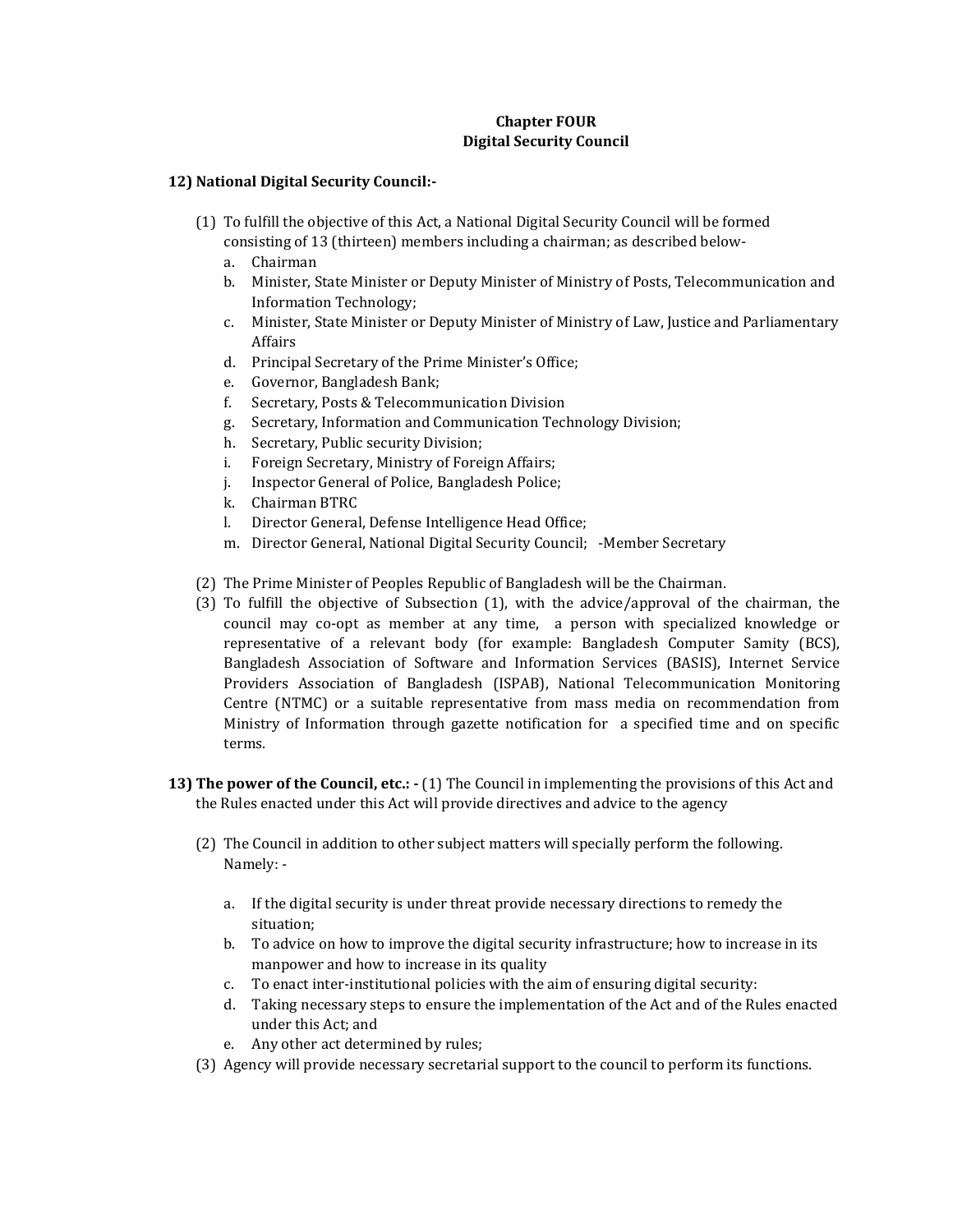- **14) Council Meeting, Etc.** (1) In lieu of provisions of this Section, council can decide its working procedures of the meeting.
- (2) The meetings of the council will take place on a date, time and place as decided by its Chairman.
- (3) Council will meet as and when necessary.
- (4) The chairman will chair all council meetings.
- (5) Any work or proceedings of the council will not be illegal because of the reason of a position being vacant or because of an error in the formation the council and no questions can be raised on it.

## **CHAPTER FIVE**

## **Critical Information Infrastructure**

**15) Critical Information Infrastructure:-** To fulfill the objective of this Act, government through government gazette may declare as critical information infrastructure any computer system, network or Information Infrastructure .

## **16) Visiting and Inspecting the security of Critical Information Infrastructure:-**

- (1) Director General, to ensure the conformance of the provisions of this Act will time to time visit and inspect the Critical information infrastructures and will submit a report to the government.
- (2) The declared Critical information infrastructures within this Act, in a process determined by Rules will submit an investigative report regarding the internal and external infrastructure of it to the Government and notify The Director General about the subject matter of the report
- (3) If the Director General reasonably believes that in a matter within his jurisdiction an act of any individual is threatening or harmful to any Critical Information Infrastructure he may by his own volition or by complaint of another start an investigation on the matter
- (4) To fulfill the objective of this Act, expert personnel in the area of Digital Security shall complete the security visit or investigation activities on matters of Digital security.

## **CHAPTER SIX**

## **Crime and Punishment**

## **17) Punishment for Illegal Entrance in Critical Information Infrastructure, etc.: -**

- (1) If any person intentionally or knowingly in any Critical information infrastructure
	- a. Illegally enters, or
	- b. By means of illegal entrance, harms or destroys or renders inactive the infrastructure or tries to do so,

Then the above activity of that person will be an offense under the Act

(2) If any person of Sub Section (1)-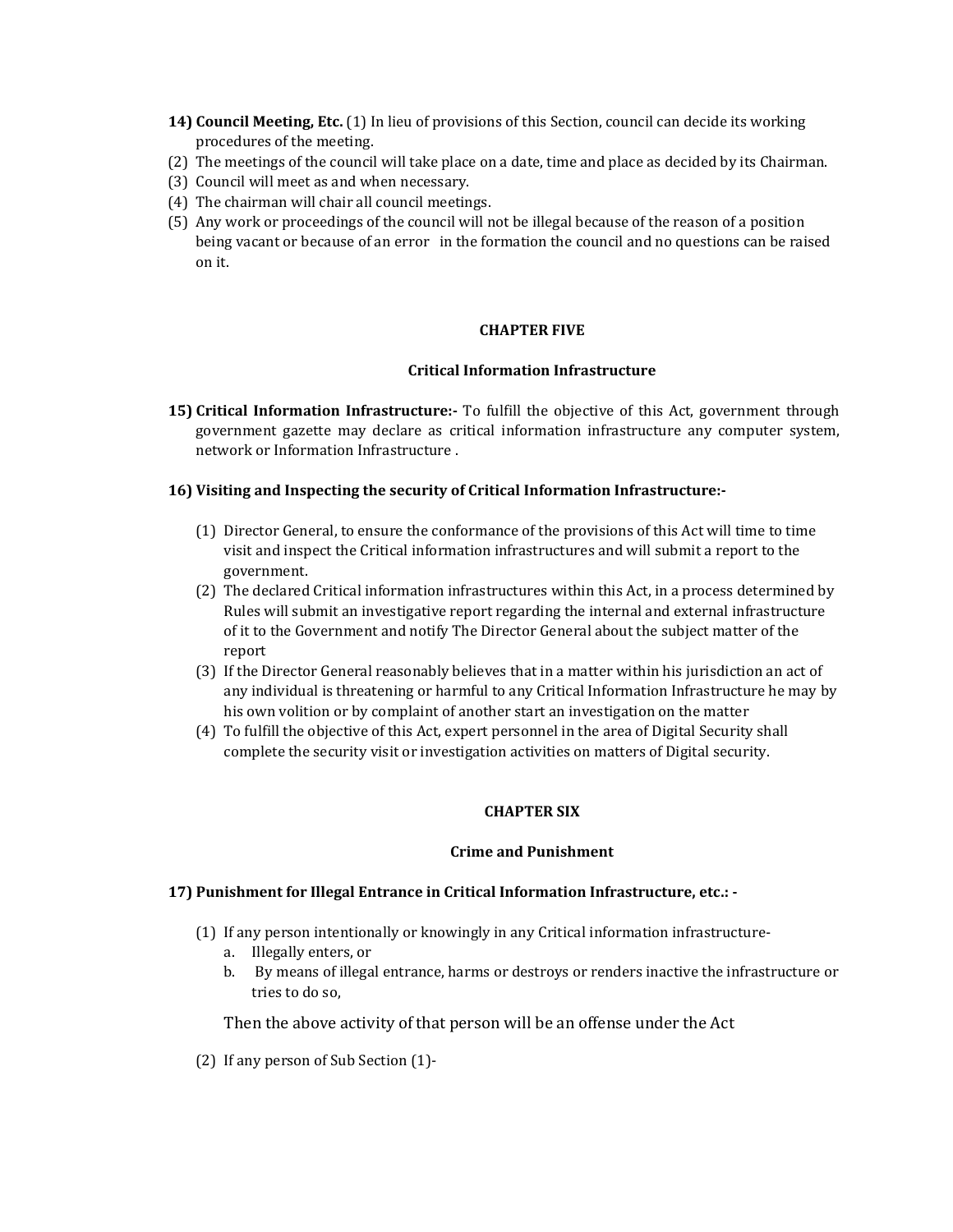- a. Commits any offense within the Clause (a) then, the person will be penalized by imprisonment for a term not exceeding 7(seven) years or by fine not exceeding 25 (twenty five) lacs taka or with both.
- b. Commits any offense within Clause (b) then, the person will be penalized by imprisonment for a term not exceeding 14 (fourteen) years or with fine not exceeding 1 (one) crore taka or with both.
- (3) If any person commits the offense mentioned in sub-section (1) for the second time or recurrently commits the offense then, he will be punished with lifetime imprisonment or with fine not exceeding 5 (five) crore taka or with both

## **18) Illegal Entrance in computer, digital device, computer system, etc. and punishment:-**

- (1) If any person willingly
	- a. illegally enters or help to enter in any computer, computer system or computer network, or
	- b. illegally enters or helps to enter with the intention of committing a crime then the activity of that person will be a offense under the Act
- (2) If any person under Sub Section (1)
	- a. Commits any offense within the Clause (a) then, the person will be penalized with imprisonment for a term not exceeding 6 months or by fine not exceeding3 (three) lacs taka or with both.
	- b. Commits any offense within Clause (b) then, the person will be penalized with imprisonment for a term not exceeding 3(three) years or with fine not exceeding 10 (ten) lacs taka or with both.
- (3) If an offence within the Sub-Section (1), is committed in case of a secured computer or computer system or computer network then, the person will be penalized by imprisonment for a term not exceeding 3(three) years or by fine not exceeding 10 (ten) lacs taka or with both.
- (4) If any person commits the offense within this Section for the second time or recurrently commits it then, he will be penalized with punishment that is two times of the punishment designated for the main offense

# **19) Damage of Computer, Computer System, etc. and punishment:-**

- (1) If any person
	- a. Collects any data or data-storage, information or part of it from any computer, computer system, or computer network or collects transferable information or part of it or copy of it stored in the said computer, computer system or computer network, or
	- b. Intentionally inserts or tries to insert any virus or malware or any harmful software in any computer or computer system or computer network, or
	- c. Intentionally harms or tires to harm the data or data-storage of any computer, computer system, or computer network or harms or tries to harm the Programs protected in a computer, computer system, or computer network or
	- d. By any means stops or tries to stop a valid or authorized person to enter any computer, computer system, or computer network, or
	- e. Intentionally creates or tries to create spam or undesired emails without the permission of the sender or receiver, for any product or service marketing, or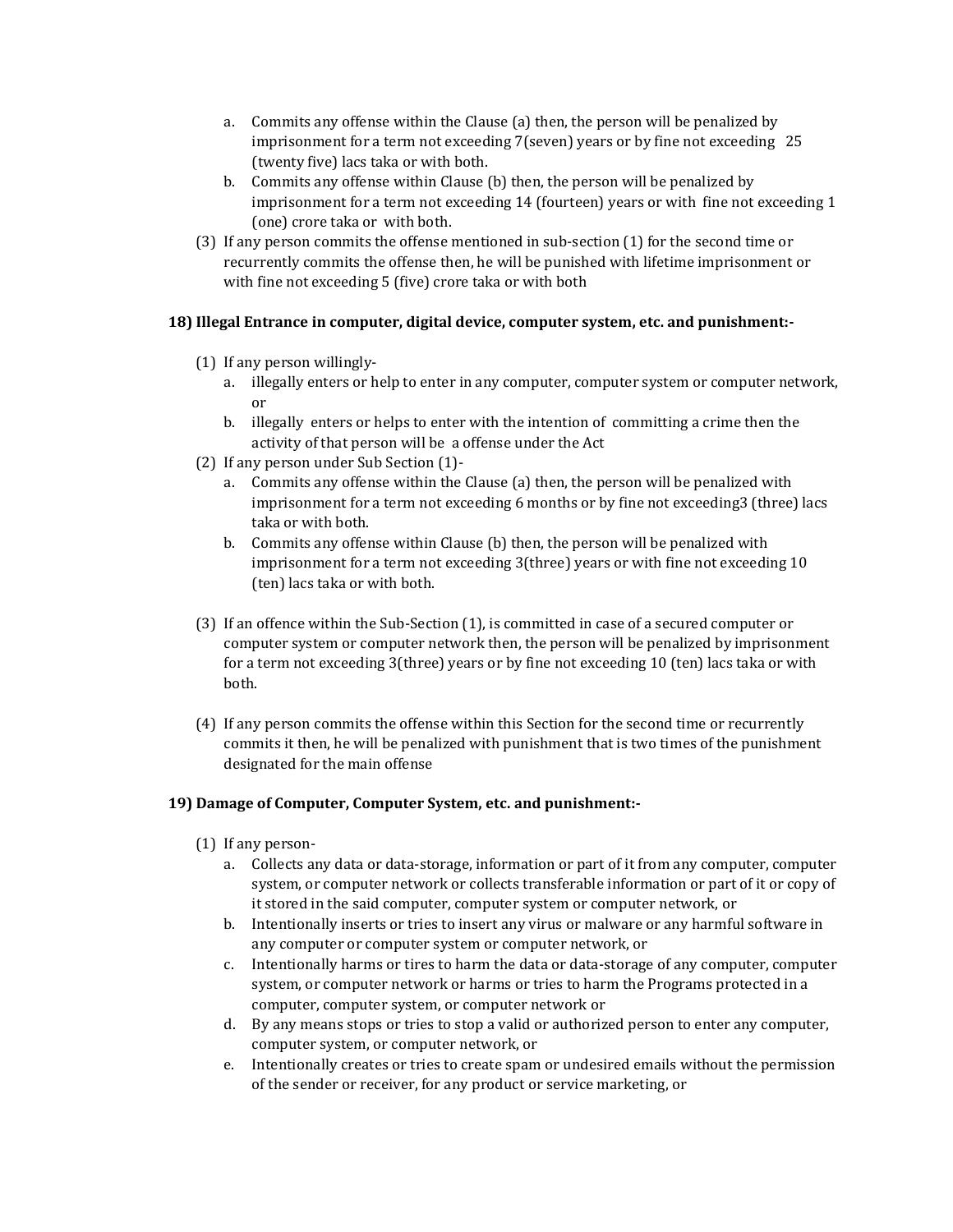f. Interferes unjustly in any computer, computer system or Computer network or by lies and deliberate falsity enjoys the service of an individual or transfers the charge or tries to transfer of such service into the account of another

Then, that person's activity will be a an offense under the Act

- (2) If any person commits any offense mentioned within sub section (1), the person will be penalized with imprisonment for a term not exceeding 7(seven) years or fine not exceeding 10 (ten) lacs taka or with both.
- (3) If any person commits the offense mentioned in sub-section (1) for the second time or recurrently commits it then, he will be punished with imprisonment for a term not exceeding 10( ten) years of imprisonment or with fine not exceeding 25 (twenty five) lacs taka or with both.

## **20) Offenses relating to Computer Source Code Change and Punishment:-**

- (1) If any person intentionally or knowingly hides or destroys or changes the source code used in any computer, computer system, or computer network or if he tries to hide, destroy or change the source through another person and if that source code is preservable and securable then that act of the said person will be considered an offense under the Act.
- (2) If any person commits any offense mentioned within sub section (1), the person will be penalized with imprisonment for a term not exceeding 3 (three) years or fine not exceeding 3 (three) lacs taka or with both
- (3) If any person commits the offense mentioned in sub-section (1) for the second time or recurrently commits it then, he will be punished with imprisonment for a term not exceeding 5(five) years or with fine not exceeding 5 (five) lacs taka or with both.

## **21) Punishment for Any propaganda or campaign against liberation war, Cognition of liberation war, Father of the nation, National Anthem or National Flag: -**

- (1) If any person by means of digital medium runs any propaganda or campaign or assists in running a propaganda or campaign against the liberation war of Bangladesh, Cognition of liberation war, Father of the Nation, National Anthem or national Flag then, that act of that person will be an offense under the Act.
- (2) If any person commits any offense mentioned within sub section (1), the person will be penalized with imprisonment for a term not exceeding 10 (ten) years or with fine not exceeding 1 (one) crore taka or with both.
- (3) If any person commits the offense mentioned in sub-section (1) for the second time or recurrently commits it then, he will be punished with life term imprisonment or with fine not exceeding 3 (three) crores or with both

## **22) Digital or Electronic Forgery:-**

(1) If any person commits forgery by means of any digital or electronic medium then that activity of that particular person will be an offense under the Act.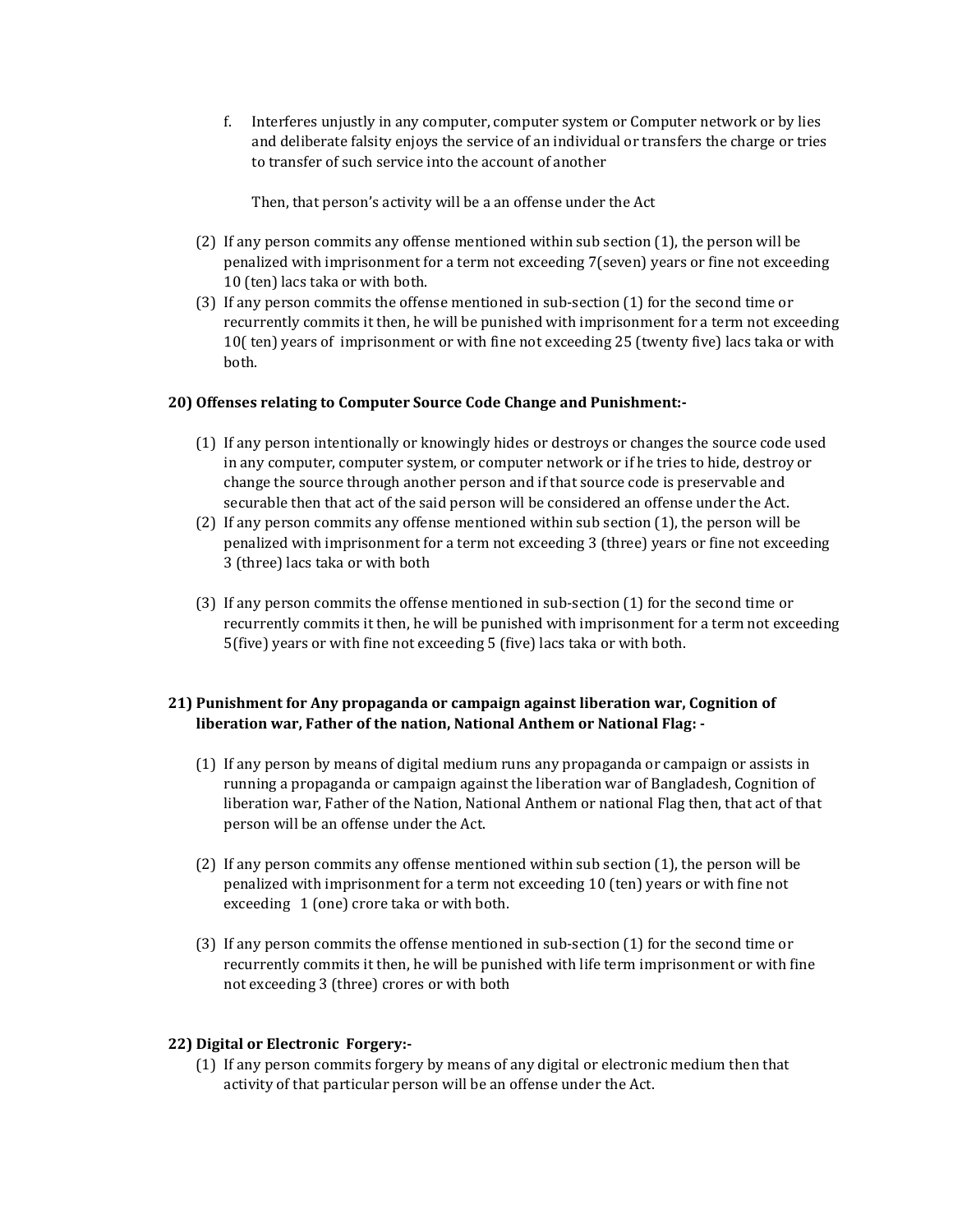- (2) If any person commits any offense mentioned within sub section (1), the person will be penalized with imprisonment for a term not exceeding 5 (five) years or with a fine not exceeding 5 (five) lacs taka or with both
- (3) If any person commits the offense mentioned in sub-section (1) for the second time or recurrently commits it then, he will be punished with imprisonment for a term not exceeding 7 (seven) years or with fine not exceeding 10 (ten) lacs taka or with both

## **Explanation:-**

To fulfill the objective of this Act, **"Digital or Electronic Forgery"** means, if any person without authority or in excess of the given authority or by means of unauthorized practice produces input or output of any computer or digital device or changes, erases or hides incorrect data or program, or results in erroneous information, or information system of any computer or digital device, data system and computer or digital network operation

## **23) Digital or Electronic Fraud:-**

- (1) If any person commits fraud by means of any digital or electronic medium then that activity of that particular person will be an offense under the Act.
- (2) If any person commits any offense mentioned within sub section (1), the person will be penalized with imprisonment for a term not exceeding 5 (five) years or by fine not exceeding 5 (five) lacs taka or with both
- (3) If any person commits the offense mentioned in sub-section (1) for the second time or recurrently commits it then, he will be punished with imprisonment for a term not exceeding 7 (seven) years or with fine not exceeding 10 (ten) lacs taka or with both

## **Explanation:-**

To fulfill the objective of this Act**, "Digital or Electric Fraud"** means, if any person intentionally or knowingly or without permission changes any information, deletes, adds new information or creates distortion and reduces the value of that or the utility of any computer program, computer system, computer network, digital device, digital system, digital network, or of a social communication medium, trying to gain benefit for himself/herself or for others or trying to harm others or to deceive others .

## **24) Identity Fraud or Being in Disguise:-**

- (1) If any person intentionally or knowingly uses any computer, computer Program, computer system, computer network, digital device, digital system or digital network
	- a. With the intention of deceiving or cheating carries the identity of another person or shows any person's identity as his own, or
	- b. Intentionally by forgery assuming the identity of a alive or dead person as one's own for the following purpose
		- i. To achieve some advantages for oneself or for any other person;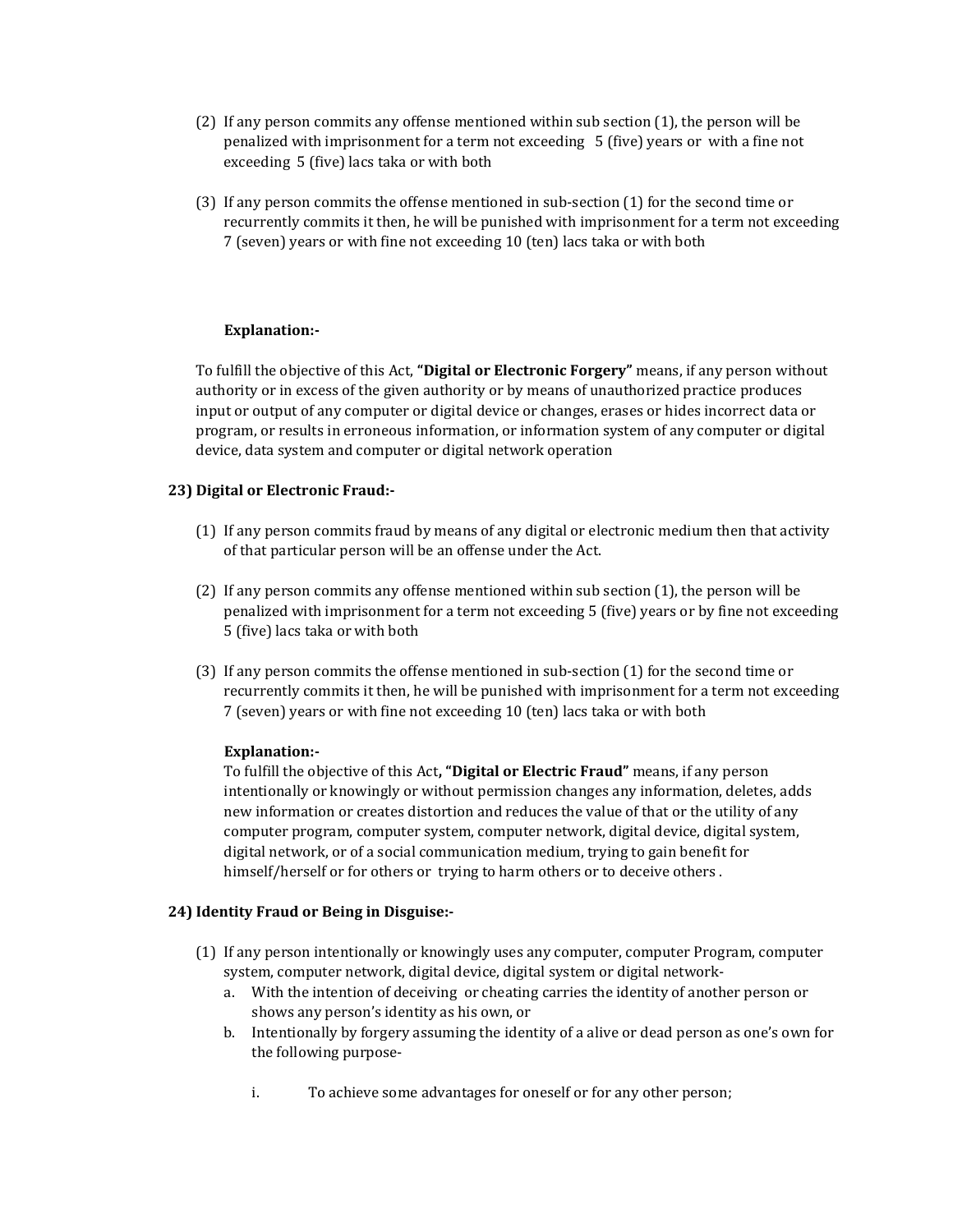- ii. To acquire any property or interest in any property;
- iii. To harm a person by using another person's identity in disguise.

Then the Act of the person will be an offense under the Act

- (2) If any person commits any offense mentioned within sub section (1), the person will be penalized by imprisonment for a term not exceeding 5 (five) years or fine not exceeding 5 (five) lacs taka or both
- (3) If any person commits the offense mentioned in sub-section (1) for the second time or recurrently commits it then, he will be punished with imprisonment for a term not exceeding 7 (seven) years or with 10 (ten) lacs taka or with both

## **25) Publishing, sending of offensive, false or fear inducing data-information, etc.:-**

- (1) If any person in any website or through any digital medium
	- a. Intentionally or knowingly sends such information which is offensive or fear inducing, or which despite knowing it as false is sent, published or propagated with the intention to annoy, insult, humiliate or denigrate a person or
	- b. Publishes or propagates or assists in publishing or propagating any information with the intention of tarnishing the image of the nation or spread confusion or despite knowing it as false, publishes or propagates or assists in publishing or propagates information in its full or in a distorted form for the same intentions

Then, the activity of that person will be an offense under the Act.

- (2) If any person commits any offense mentioned within sub section (1), the person will be penalized with imprisonment for a term not exceeding 3(three) years of or fine not exceeding 3(three) lacs taka or with both.
- (3) If any person commits the offense mentioned in sub-section (1) for the second time or recurrently commits it then, he will be punished with imprisonment for a term not exceeding 5(five) years or with fine not exceeding 10 (ten) lacs taka or with both

## **26) Punishment for Collecting, Using sIdentity Information without Permission, etc :-**

- (1) If any person without any legal authority collects, sells, takes possession, supplies or uses any person's identity information, then, that activity of that person will be an offense under the Act.
- (2) If any person commits any offense mentioned within sub section (1), the person will be penalized with imprisonment for a term not exceeding 5 (five) years or fine not exceeding 5 (five) lacs taka or with both.
- (3) If any person commits the offense mentioned in sub-section (1) for the second time or recurrently commits it then, he will be penalized with imprisonment for a term not exceeding 7 (seven) years or with fine not exceeding 10 (ten) lacs taka or with both.

## **Explanation:-**

,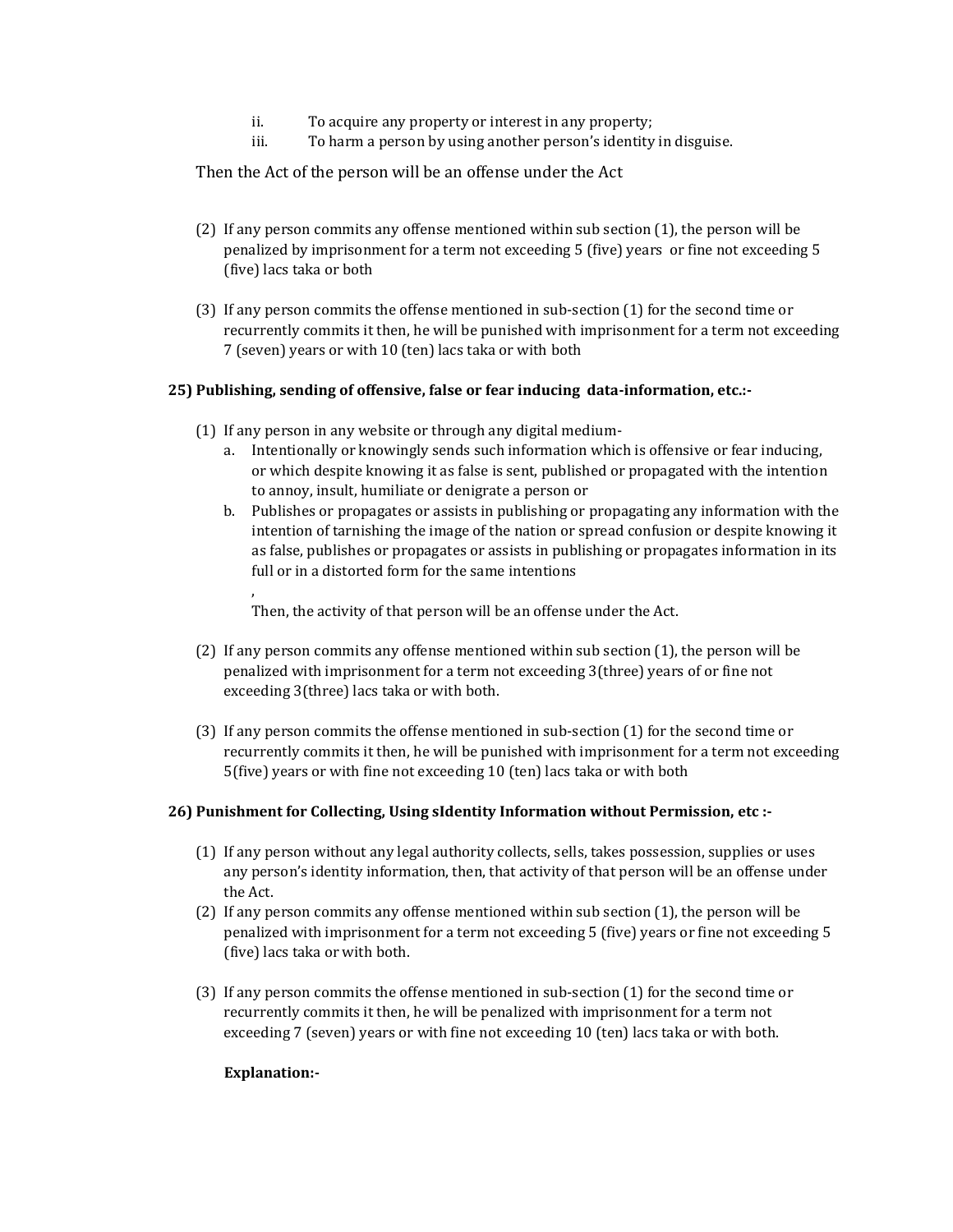To fulfill the objective of this Section, **"Identity Information",** means any external, biological or physical information or any other information which singly or jointly can identify a person or a system, his/her name, address, Date of birth, mother's name , father's name, signature, National identity , birth and death registration number, finger print, passport number , bank account number , driver's license , E-TIN number, Electronic or digital signature , username, Credit or debit card number, voice print , retina image , iris image , DNA profile, Security related questions or any other identification which due to the excellence of technology is easily available.

## **27) Punishment for committing Cyber-terrorism: -**

- (1) If any person
	- a. With the intention to breach the national security or to endanger the sovereignty of the Nation and to instill terror within the public or a part of them creates obstruction in the authorized access to any computer, computer network or internet network or illegally accesses the said computer, computer network or internet network or cause the act of obstruction of access or illegal entry through someone, or
	- b. Creates such pollution within any digital device or inserts malware which causes in the death of a person or results in serious injury to a person or raises a possibility of it, or
	- c. Damages or destroys the supply of daily necessities of public or adversely affects any critical information infrastructure
	- d. Intentionally or knowingly enters or penetrates any computer, computer network, internet network, any secured data information or computer database or such secured data information or computer database which can be used to damage friendly relations with another foreign country or can be used for acts against public order or which can be used for the benefit any foreign country or any foreign person or any group.

Then that activity of that person will be considered as cyber security crime.

- (2) If any person commits any offense mentioned within sub section (1), the person will be penalized with imprisonment for a term not exceeding 14(fourteen) years or with fine not exceeding 1(one) crore taka or with both.
- (3) If any person commits the offense mentioned in sub-section (1) for the second time or recurrently commits it then, he will be punished with lifetime imprisonment or with fine not exceeding 5(five) crore taka or with both

## **28) Publication, Broadcast, etc. of such information in any website or in any electronic format that hampers the religious sentiment or values:-**

**(1)** If any person or group intentionally or knowingly with the aim of hurting religious sentiments or values or with the intention to provoke publish or broadcast anything by means of any website or any electronic format which hurts religious sentiment or values then such activity of that person will be considered an offence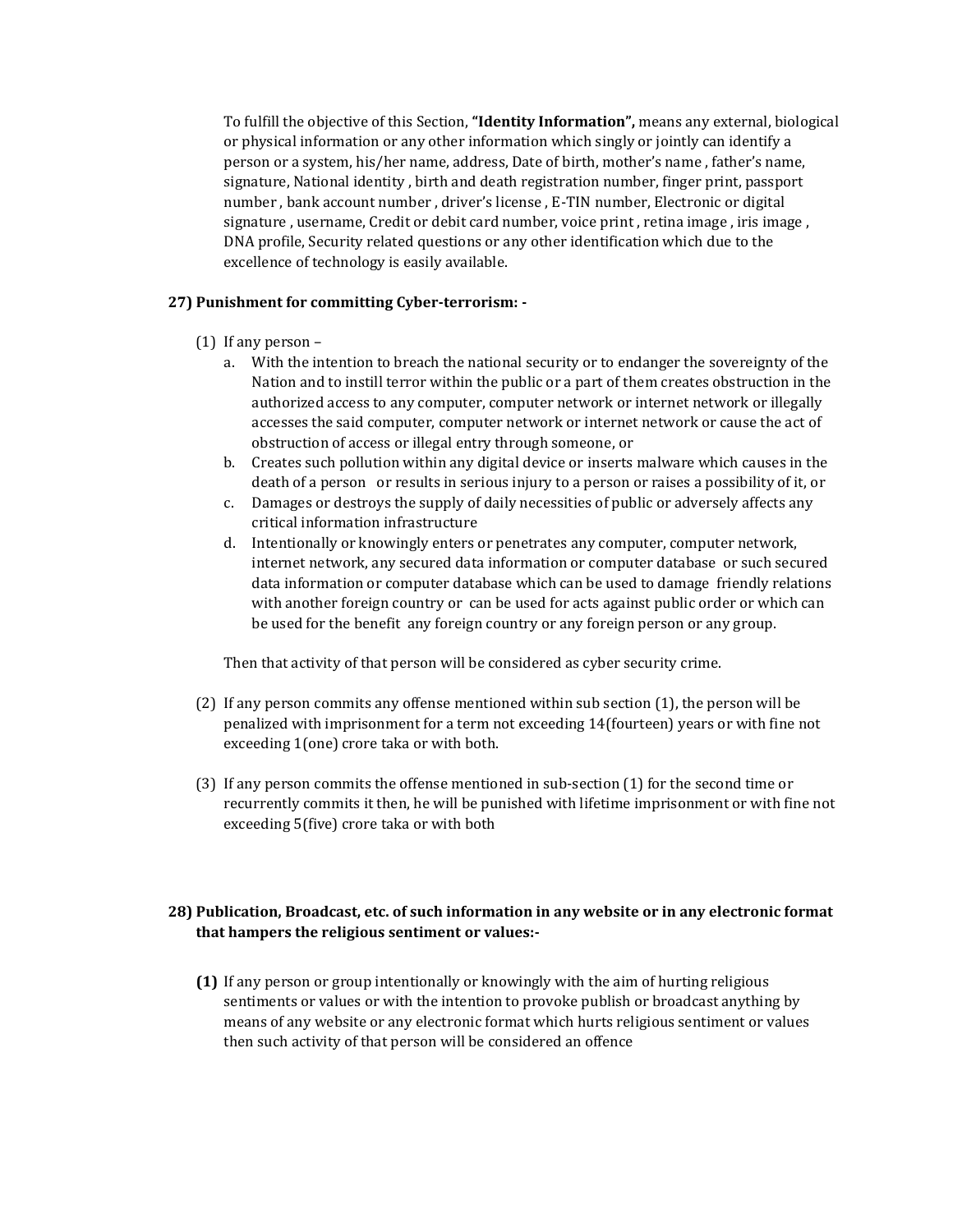- (2) If any person commits an offence under sub section (1), the person will be sentenced to a term of imprisonment not exceeding 7 (seven) years or fine not exceeding 10 (ten) lac or both.
- (3) If any person commits the offence mentioned in sub-section (1) second time or repeatedly, he will be punished with imprisonment not exceeding 10 (ten) years or fine not exceeding 20 (twenty) lac taka or both

## **29) To publish, broadcast, etc., defamation information:-**

- (1) If a person commits an offence of publication or broadcast defamatory information as described in section 499 of the Penal Code (Act XLV of 1860) in any website or in any other electronic format then he will be sentenced to a term of imprisonment not exceeding 3(Three) years or fine not exceeding Tk.5 (Five) lac or both.
- (2) If any person commits the offence mentioned in sub-section (1) second time or repeatedly, he he will be sentenced to a term of imprisonment not exceeding 5(Five) years or fine not exceeding Tk.10 (Ten) lac or both

## **30) E-Transaction without legal authority Offence and Punishment:-**

## **(1) If any person-**

- a. Does e-transaction through electronic and digital medium of any bank, insurance, or any other financial institution or any mobile money service providing organisation without legal authority, or.
- b. Does e-transaction that has been declared illegal by the Government or Bangladesh Bank,.

Then such activity will be considered as an offence.

(2) If any person commits offence mentioned in sub section (1), the person will be penalized with either maximum of 5(five) years of imprisonment or fine of Tk. 5 (five) lac or will be punished with both.

(3) If any person commits the offence mentioned in sub-section (1) for the second time or repeatedly, he will be punished with a maximum of 7(seven) years imprisonment or with maximum fine of Tk. 10 (ten) lac or both.

## **Explanation:-**

To fulfill the objective of this Section, **"E-Transaction", means deposit or withdrawal of fund or direction, order or legally authorized money transaction for withdrawal** through any bank, financial institution or through any digital or electronic medium to a specified account number by a person with the aim of transferring funds..

## **31) Deterioration of Act-order, etc. and Punishment:-**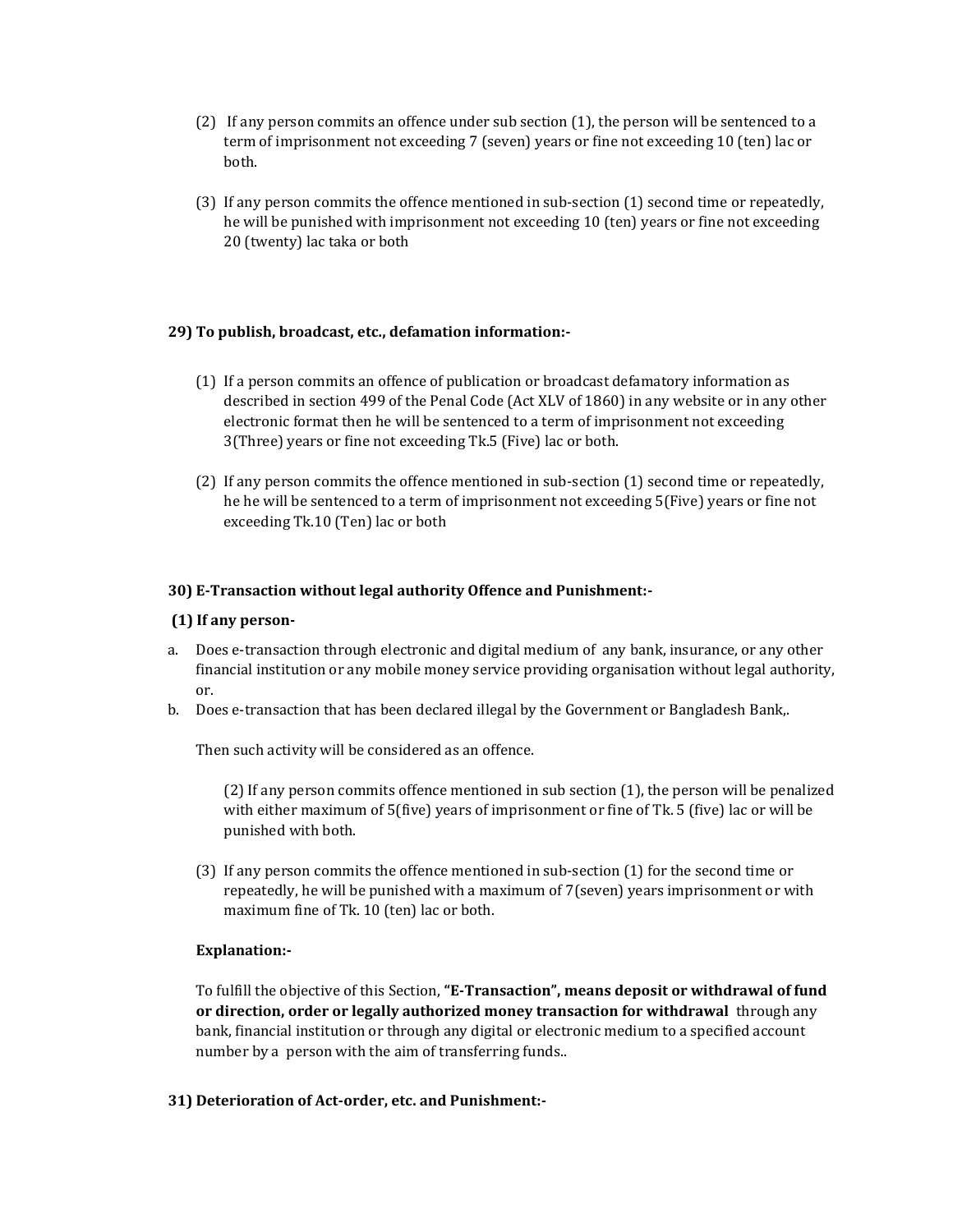- (1) If any person intentionally publish or broadcast any kind of file in any website or digital format which will create hostility, hatred or adversity among people or destroy any communal harmony or create unrest or disorder or deteriorates or threatens to deteriorate the law and order then that activity of that person will be considered as an offence..
- (2) If any person commits any crime mentioned within sub section (1), the person will be penalized with imprisonment for a term not exceeding to 7(seven) years or fine not exceeding Tk. 5(five) lac or with both.
- (3) If any person commits the crime mentioned in sub-section (1) for the second time or recurrently commits it, he will be punished with imprisonment for a term not exceeding 10(ten) years or with fine not exceeding Tk.10 (ten) lac or with both

## **32) Breaching Government Secret Offence and Punishment:-**

- (1) If any person commits or aids and abets in committing an offence under Official Secrets Act, 1923 (Act No XIX of 1923) through computer, digital device, computer network, digital network or through any other digital medium then he will be punished to a term of imprisonment not exceeding 14(fourteen) years or with fine not exceeding Tk.25 (Twenty Five) Lac or with both.
- (2) If any person commits the offence mentioned in sub-section (1) for the second time or recurrently commits it, he will be punished with life imprisonment or with fine not exceeding Tk. 1(one) crore or with both.

## **33) Illegal Transferring, Saving etc. of Data-Information, Punishment:-**

- **(1)** If any person enters any computer or digital system illegally and does any addition or subtraction, transfer or with the aim of transfer save or aid in saving any data-information belonging to government, semi-government, autonomous or statutory organization or any financial or commercial organisation , then the activity of that person will be considered an offence.
- **(2)** If any person commits an offence mentioned in sub section (1), he will be sentenced to a term of imprisonment not exceeding 5(Five) years or with fine not exceeding Tk.10 (Ten) lac or with both.
- **(3)** If any person commits the offence mentioned in sub-section (1) second time or recurrently commits it then, he will be sentenced to a term of imprisonment not exceeding 7(Seven) years or with fine not exceeding Tk.15 (Fifteen) lac or with both.

## **34) Hacking Related Offence and Punishment:-**

(1) If a person commits hacking then it will be considered an offence. and for this, he will be sentenced to a term of imprisonment not exceeding 14(Fourteen) years or with fine not exceeding Tk.1 (One) Crore or with both.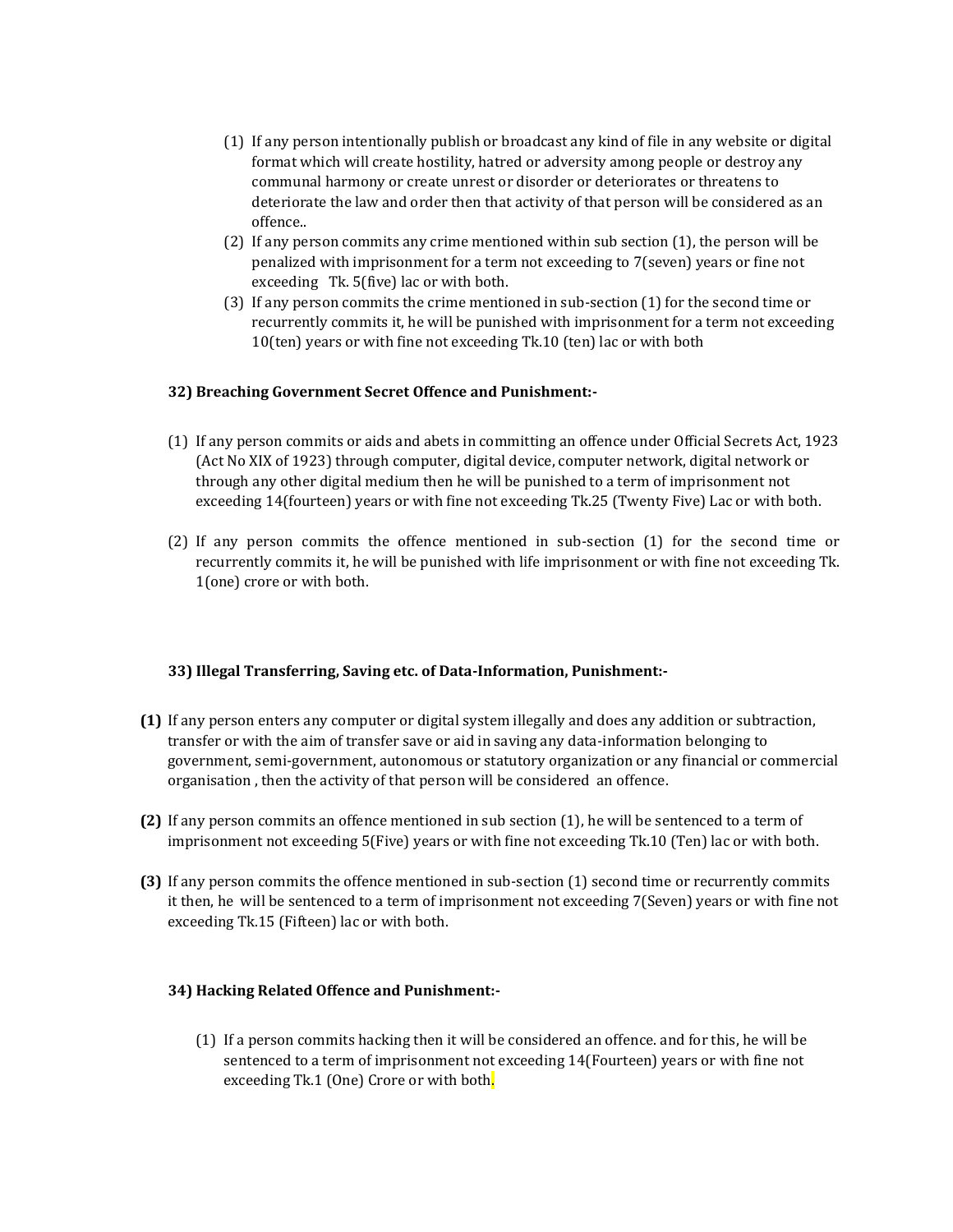(2) If any person commits the offence mentioned in sub-section (1) second time or repeatedly then, he will be penalized with life imprisonment or with fine not exceeding Tk.5 (Five) Crore or both

Explanation: In this section "Hacking" means-

- a. To destroy, change, format, cancel any information of the compute data storage or to reduce the value or suitability of it or damaging it in any other way, or
- b. Without ownership or possession illegally entering and damaging any computer, server, computer network, or any electric system

## **35) Aiding in Commission of Offence and its Punishment:-**

- (1) If any person aids in committing any offence under this Act then such act of that person will be considered an offence.
- (2) In case of aiding of an offence, the punishment will be the same as that of the original offence.

## **36) Offence Committed by Company**:-

- (1) In case of a company committing an offence under this Act, all such owner, chief executive, director, manager, secretary, shareholder or any other officer or employee or representative of the company having direct connection with the offence will be considered as the offender unless he can prove that the offence took place without his knowledge or he took all possible steps to stop the commission of the offence
- (2) If the company mentioned under subsection (1) is a company having corporate legal personality, then apart from the people mentioned, the company can also be charged and found guilty under the same proceedings, but only the monetary punishment can be imposed on the company as per the relevant provisions

## **Explanation:**

In this Section-

- a. The word "Company" includes any commercial institution, business partnership, society, association or organization;
- b. In case of commercial organization meaning of "Director "will be regarded as including its shareholder or member of board of directors.

## **37) The power to give order of compensation:**

If a person cause financial damage to another person under Section 22 digital or electronic forgery, under Section 23 digital or electric fraud and under Section 24 identification fraud or by means of disguise, the tribunal, may order him to compensate the affected person by giving money equivalent to the damage caused or a suitable amount after considering the damage caused

## **38) No Responsibility for the service provider:**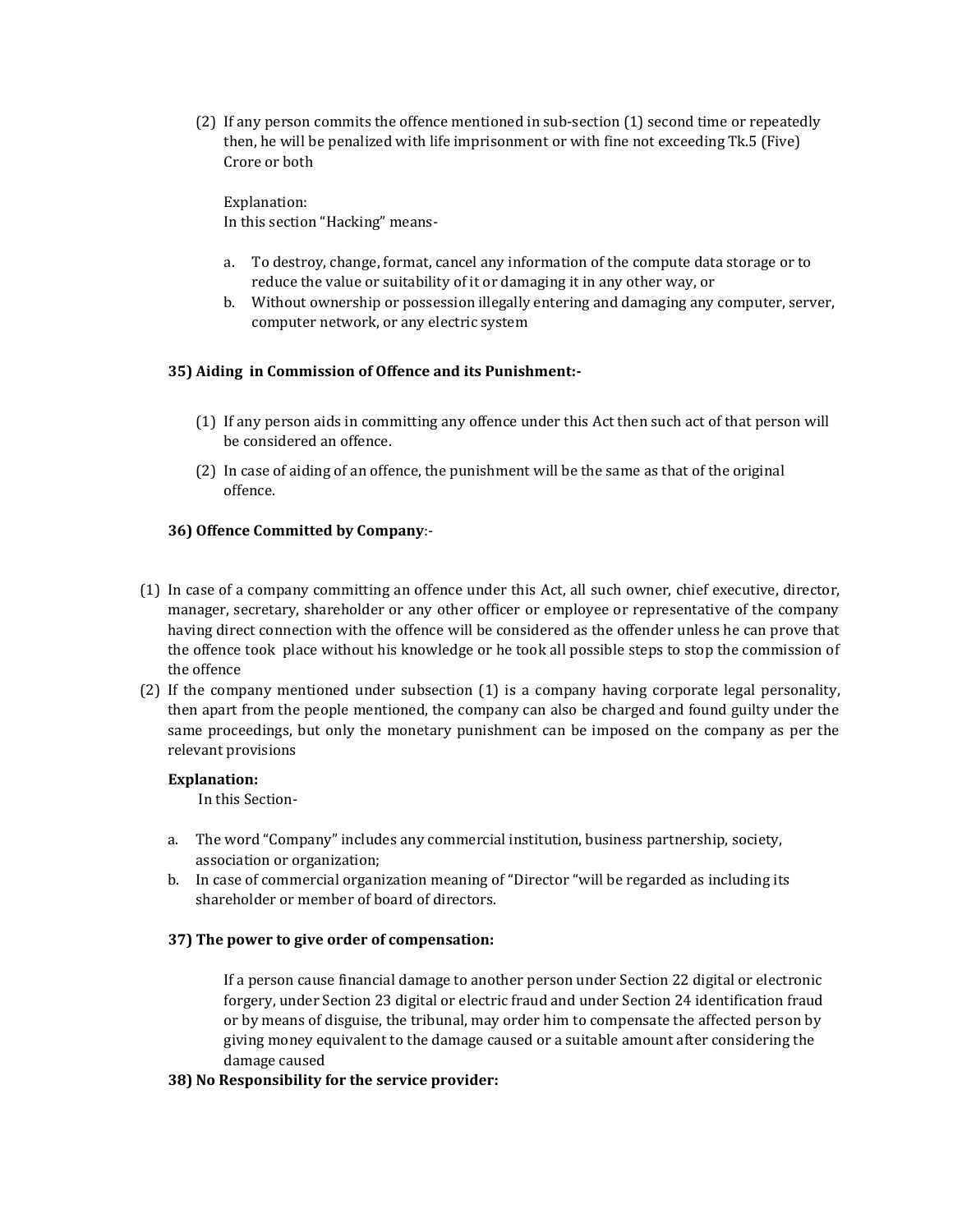(1) Any service provider will not be responsible under this Act or any rules enacted under this Act for facilitating access to data-information, if he succeeds in proving that, the offence or breach was committed without his knowledge or he took all possible steps to stop the commission of the offence. .

#### **CHAPTER SEVEN**

## **INVESTIGATION OF OFFENCE AND TRIAL**

#### **39) Investigation, etc.-**

- (1) Police Officer, hereinafter mentioned as the investigation officer in this chapter, will investigate offence committed under this Act.
- (2) Irrespective of the provision in Sub Section (1), if, before starting trial or at any stage of investigation it is evident that, an investigation team is required for fair investigation of the case in question then by order of the tribunal or the government, under the control and conditions of the authority or organization mentioned in that order, investigation organization, with combination of Law and Security Enforcement Authority and Agency. can form a Joint Investigation team.

#### **40) Time limit of Investigation, etc.: -**

- (1) Investigation officer
	- a. Shall complete the investigation within 60 days from the date of getting charge of the investigation

b. If he fails to finish the investigation within the time mentioned in sub-section (a) then with the permission of his controlling officer, he can extend the time limit for investigation to another 15(fifteen) days

c. If he fails to finish the investigation within the time mentioned in sub-section (b), then he will record the reason and bring the matter to the knowledge of Tribunal in the form of a report,. and with the permission of the tribunal, he will complete the investigation within the next 30 ( thirty) days.

(2) If any investigating officer fails to finish the investigation under Sub Section (1), then the tribunal may extend the time limit of the investigation up to a reasonable period.

## **41) Power of Investigation Officer: -**

- (1) While investigating any offence under this Act, the investigation officer shall have the following powers, such as:
	- a. He/she can take in his/her custody computer, computer Program, computer system, computer network or any digital device, digital system, digital network or any Program, data-information which has been saved in any computer or compact disc or removable drive or in any other way;.
	- b. He/she can take necessary initiative to collect data-information from traffic-data from any person or organization.
	- c. Any other task necessary to fulfill the objectives of this Act.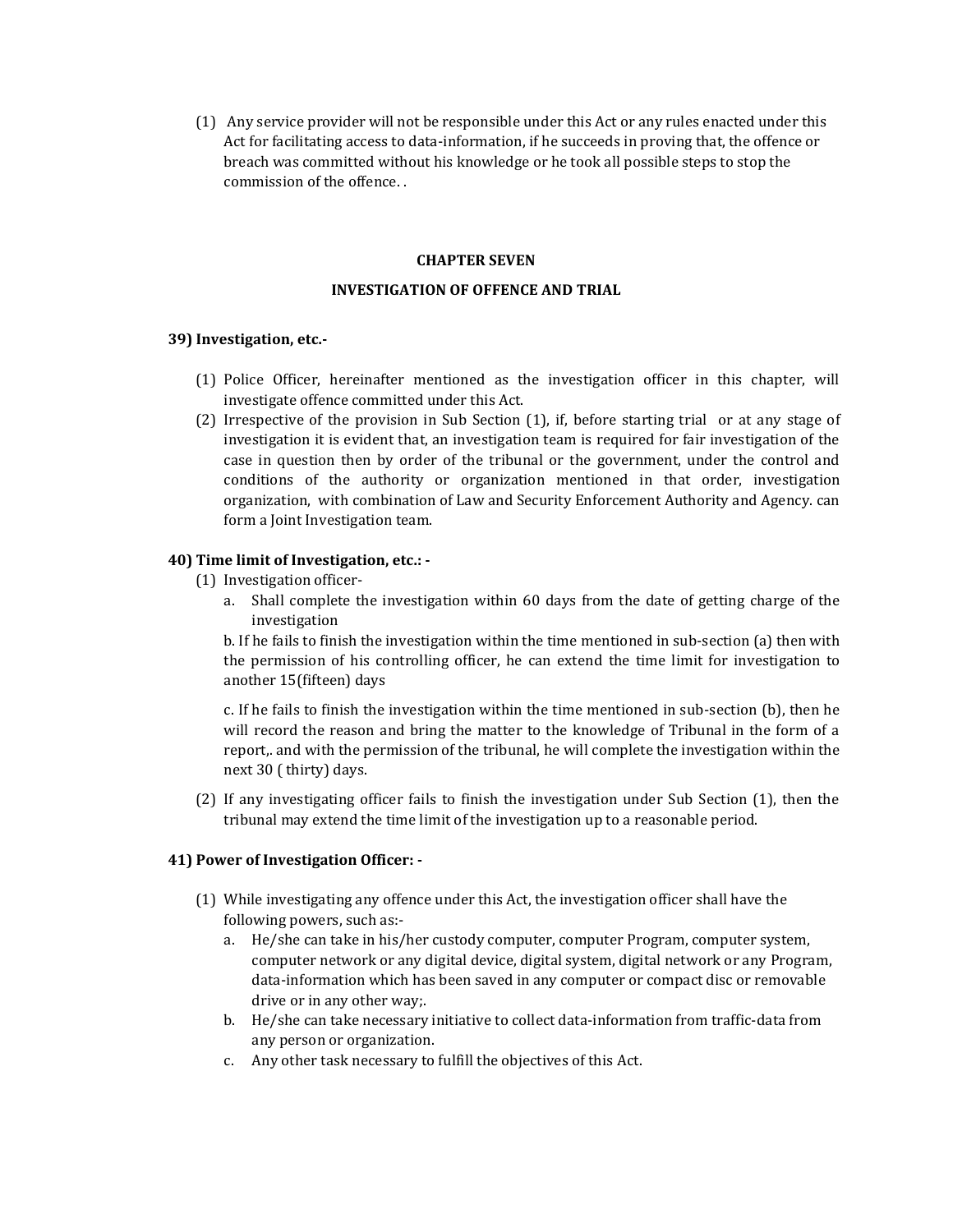(2) While conducting investigation under this Act the investigation officer may take help from any expert person or any specialized organization for the sake of investigation of an offence.

## **42) Search and Seizure through Warrant: -**

If any police office has reason to believe that,

- a. or An offence has been committed or there is possibility of commission of an offence under this Act, or-
- b. Any computer, computer system, computer network, data-information relating to an offence under this Act, or any evidence-proof thereof is being kept in some place or with a person,

Then, he/she can after recording the reason for such belief, apply to the tribunal or as the case may be, to the Chief Judicial Magistrate or Chief Metropolitan Magistrate to obtain search warrant and do the below mentioned tasks :

- i. To seize any traffic data which is under possession of any service provider,
- ii. At any level of communication create obstruction to any telegraph or electronic communication containing recipient information and any data traffic including data-information

## **43) Search, Seizure and Arrest without Warrant: -**

- (1) If a police officer has a reason to believe that an offence under this Act has been or is being or will be committed in any place, or there is a possibility of it happening, or if there is a possibility of evidence being lost, destroyed, deleted or altered or possibility of it being made scarce in some other way, then the officer, upon recording the reason for his/her belief, can undertake the following tasks:
	- a. Enter and search the said place and, if interrupted, take necessary action in accordance with the Code of Criminal Procedure;.
	- b. Seize the computer, computer systems, computer network, data-information or other objects which were used in committing the offence or documents that can aid in proving the offence that are found in that place while conducting the search;;
	- c. Conduct physical search of any person present in that place;
	- d. Arrest anyone present in the said place if suspected of committing or having committed an offence under this Act.
- (2) ) After conducting a search under subsection (1), the police officer will submit a search report to the Tribunal.

## **44) Data Preservation:-**

- (1) If the Director General on his own accord or on the basis of an application by the investigation officer believes that, any data-information stored in a computer should be preserved for the interest of an investigation under this Act or there is possibility that such information could be harmed, destroyed, altered or lost e, then, he/she can order the person or institution responsible for that computer or computer system to preserve such data-information for 90(ninety) days.
- (2) Tribunal may, on application, extend the period of preservation of such data-information but it should not be for more than a total of 180 (one hundred and eighty) days.

## **45) Not to Interrupt the general usage of computer: -**

(1) The investigation officer should run the investigation in such a way that,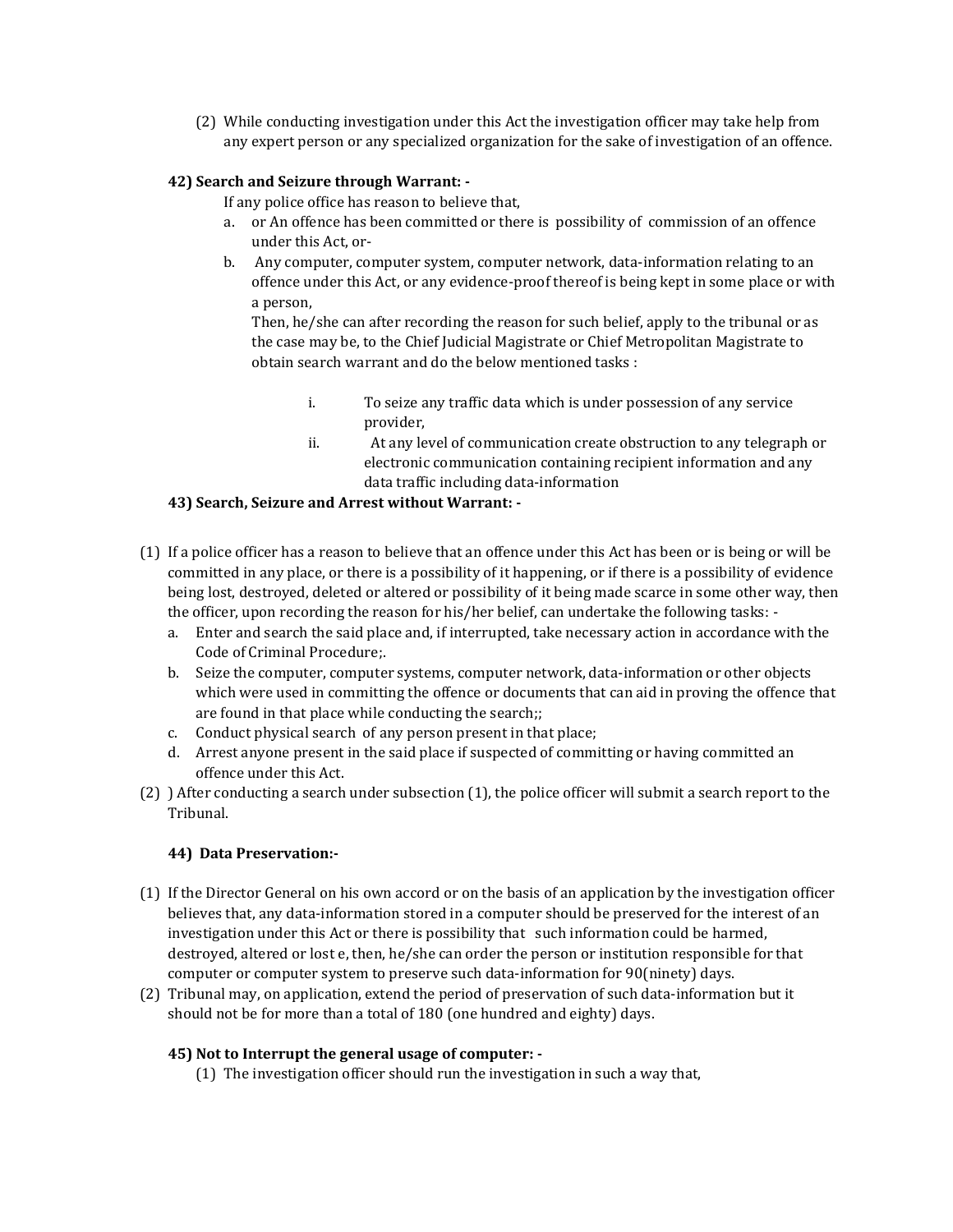the legal use of computer, computer system, computer network or any part thereof; is not interrupted.

- (2) Any computer, computer system or computer network or parts of can be seized if
	- a. It is not possible to enter the concerned computer, computer system, computer network or any part of it
	- b. If the concerned computer, computer system, computer network or any part of it is not seized to stop commission of an offence or stop an ongoing offence, there is possibility of the data- information being harmed, destroyed, altered or lost.

#### **46) Help In Investigation:-**

The Investigation Officer while conducting investigation of an offence under this Act may request any person or entity or service provider to provide information or for providing assistance in the investigation and on such request the person, entity or service provider will be bound to help the Investigation Officer.

## **47) Secrecy of the Information obtained in the Investigation**:-

- (1) if any person, entity or any service provider gives or publishes any information for the interest of investigation then no proceedings can be brought against that person, entity, or service provider under civil or criminal law.
- (2) All person, entity or service provider related with the investigation under this Act shall maintain secrecy of information related to the investigation.
- $(3)$  If any person breaches the provisions of Sub sections (1) and (2), then the breach will be considered as an offence, and for such offence he will be sentenced to a term of imprisonment not exceeding 2(Two) years or fine not exceeding Tk.1 (One) lac or both

#### **48) Cognizance of Offence, etc. :-**

- (1) irrespective of the provisions of the Code of Criminal Procedure, , the Tribunal will not take cognizance of an offence without written report of police officer.
- (2) Tribunal will follow the procedures for trial of Sessions Court as mentioned in Chapter 23 of the Code of Criminal Procedure, so far as they are compatible with the provisions of this Act while conducting trial of offence under this Act.

## **49) Adjudication of Offence and Appeal:-**

- (1) Notwithstanding provisions of any other law that are currently in force, offence committed under this Act will be tried by the Tribunal exclusively.
- (2) Any person aggrieved by the judgment of the tribunal may appeal in the Appeal Tribunal.

#### **50) Application of forgery code of conduct: -**

- (1) Provided there is nothing contrary in the Act, the investigation of the offence, adjudication, appeal and settlement of other issues, the provisions of Code of Criminal Procedure will be applicable..
- (2) The Tribunal will be regarded as a Session Court and while adjudicating any offence under this Act or any offence related to it , the tribunal will have all the power of a session court.
- (3) The person representing the complainant in Tribunal will be regarded as Public Prosecutor.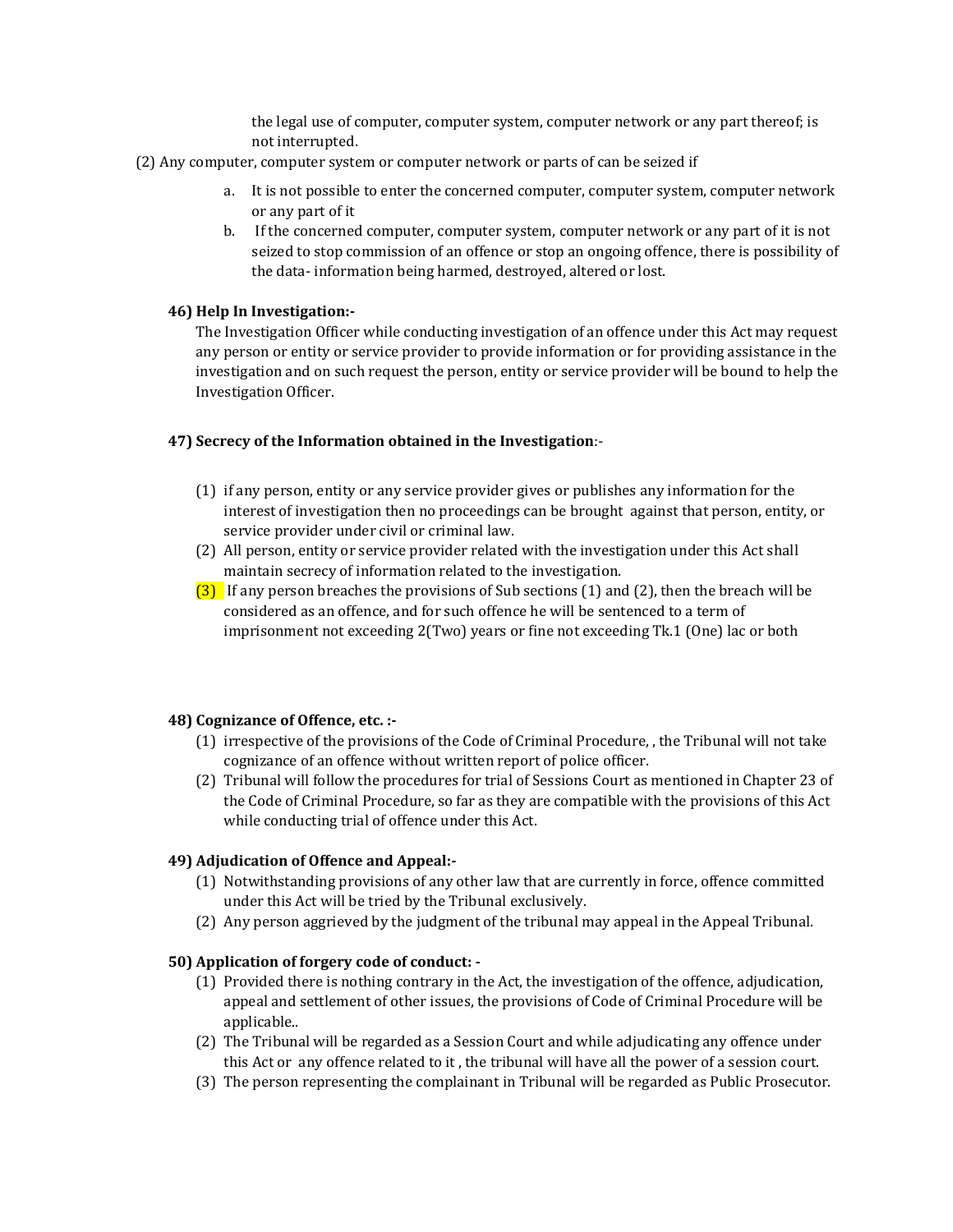## **51) Opinion of Expert, Training, etc.:-**

- (1) Tribunal or Appeal Tribunal, while conducting trial, may take independent opinion from an expert in computer science, cyber forensic, electronic communication, data security and other fields.
- (2) To implement this Act The government or Agency may, if necessary, provide specialized training to train all people connected to the implementation of the Act in Computer Science, Cyber Forensic, Electronic Communication, Data Security and other necessary fields. .

## **52) Time Limit for Disposal of Trial:**

- **(1) The adjudicator of the tribunal will dispose of a case under this Act within 180 (one hundred and eighty) working days from the date of the Complaint..**
- **(2) If the adjudicator of the Tribunal fails to dispose of a case within the time limit stated in subsection (1), he can extend the time up to 90 (Ninety) days after recording the reason of such failure.**
- **(3) If the Tribunal Judge fails to dispose of the case within the time limit stated in subsection (2), he will record the reason and bring it to the knowledge of the High Court Division in the form of a report and can continue with the proceedings.**
- **53) Cognizable and Bailable i Offence: -**

## **In this Act-**

- **a. The Offences mentioned in** Sections 17, 19, 21, 22, 23, 24, 26, 27, 28, 30, 31, 32, 33 and 34 are cognizable and non-bailable offence; and
- **b. The Offences mentioned in Subsection (1) , (b) of Section 18, and subsection (3) of Sections 20, 25, 29 and 47 are non-cognizable and bailable.**
- **c. The Offences mentioned in subsection (1) of section 18 are non-cognizable, bailable and can be settled with the permission of the court.**
- **d. In case of a person committing an offence under this Act for the second time or repeatedly, the offence will be cognizable and non-bailable .**

## **54) Confiscation: -**

- (1) If an offence is committed under this Act then the computer, computer system, floppy disk, compact disk, tape drive or any other related computer materials or instrument through which the offence was committed can be confiscated by the order of the tribunal.
- (2) Notwithstanding the provision of Subsection (1), if the tribunal is satisfied that the person who was in control or possession of the computer, computer system, floppy disk, compact disk, tape drive or any other related computer materials or instrument is not responsible for the offence committed by that instrument, then, the said computer, computer system, floppy disk, compact disk, tape drive or any other related computer materials or instrument will not be confiscated.
- (3) If the computer, computer system, floppy disk, compact disk, tape drive or any other related computerized materials or instrument fit for confiscation under subsection (1) has any legal computer, computer system, floppy disk, compact disk, tape drive or any other related computer materials or instrument with it, then those instruments will also be confiscated).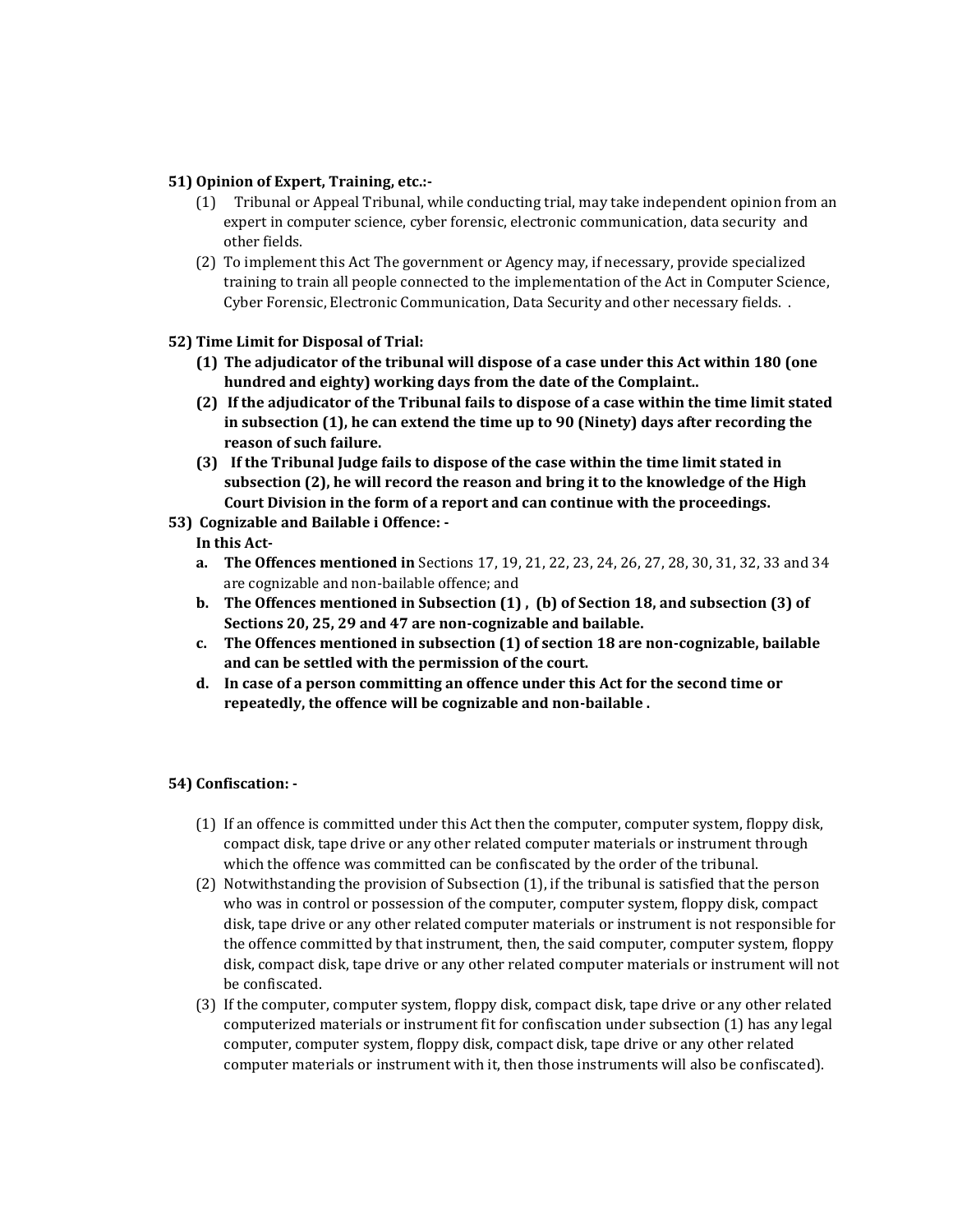(4) Notwithstanding anything contained in this section, if the offence is committed by using any computer or other related computer materials or instrument belonging to a government or constitutional organization then it will not be confiscated.

#### **CHAPTER EIGHT REGIONAL AND INTERNATIONAL ASSISTANCE**

#### **55) Regional and International Assistance:-**

If regional or international assistance becomes necessary while conducting an investigation or trial of an offence under this Act, then, the provisions of Crime Related Interpersonal Assistance Act, 2012(Act Number IV of 2012) will be applicable

## **CHAPTER NINE MISCELLANEOUS**

#### **56) Delegation of Power: -**

The Director General may, if necessary, may delegate any power or responsibility entrusted to him under this Act by a written order to any employee of the agency and to any other person or to a police officer.

#### **57) Activities done in good faith:**

If a person is harmed or if there is a possibility of being harmed by an activity done while fulfilling a responsibility under this Act, and if the activity is done in good faith, no civil or criminal proceeding or any other legal proceedings can be brought against the employee or person who had responsibility for committing that activity under this Act.

#### **58) Testimonial value:**

Notwithstanding anything contained in the Evidence Act 1972 (Act I of 1872), or any other law, any forensic evidence obtained or collected under this Act shall be treated as evidence in the trial proceedings.

#### **59) Removal of Difficulty:**

If any ambiguity is noticed while implementing the provisions of this Act, the government may take necessary measures to remove the difficulties, by means of an order published in the official gazette.

## **60) The power to make rules:-**

- **(1)** To fulfil the objective of this Act, government**,** by notification in the government gadget can enact rules.
- **(2)** Without prejudice to the subsection (1), government, by notification in the government gadget, can enact rules for especially for the following among other subjects Namely:
	- a. Establishing Digital Forensic Lab;
	- b. Supervision of the Digital forensic Lab by The Director General
	- c. Reviewing traffic data or information and the process of its collection and preservation.
	- d. Process of Interference, Review or Decryption and Protection
	- e. Security of Compromised Information Infrastructure
	- f. The process of Regional and International Assistance in terms of Digital security.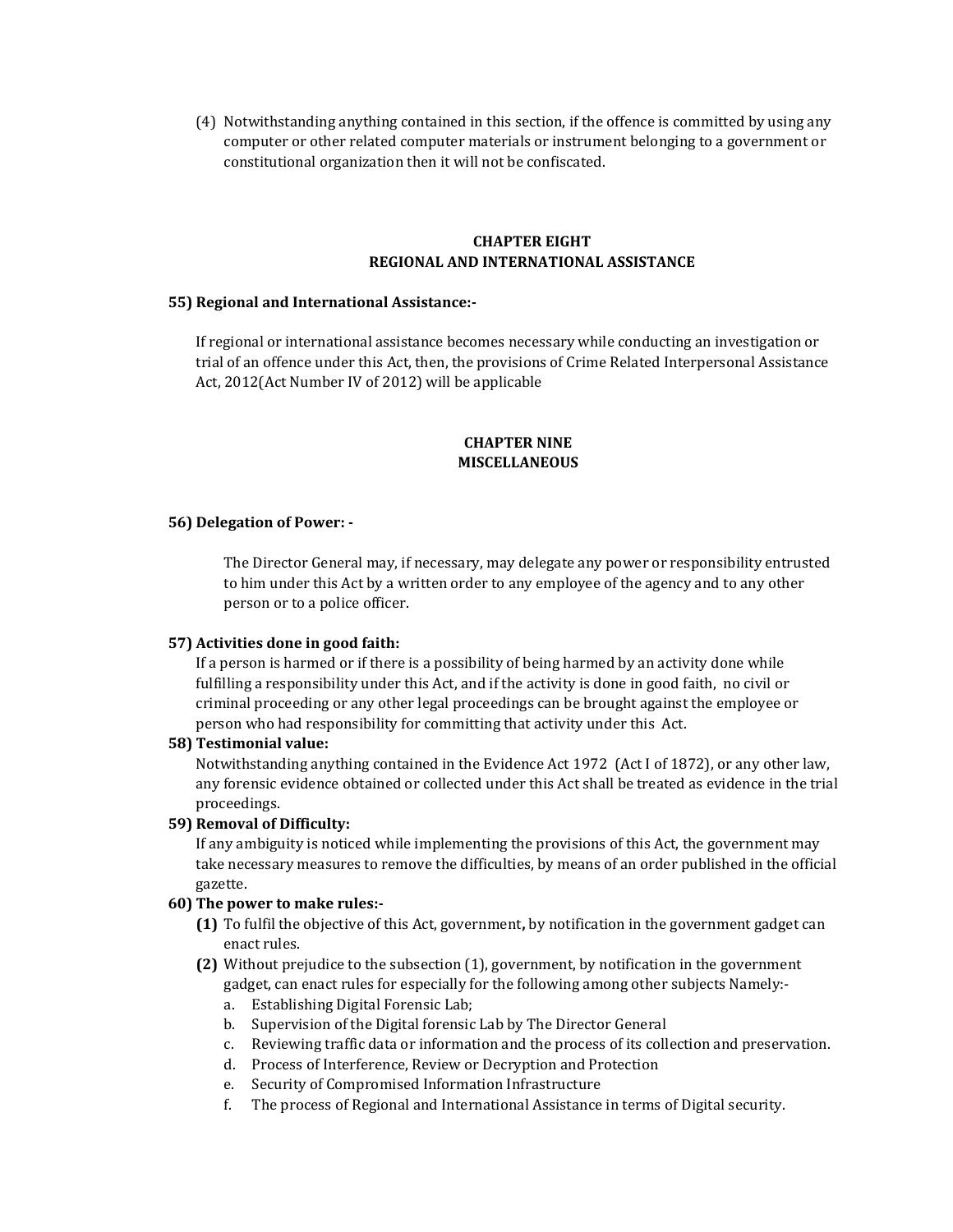- g. Creation and operation of Emergency Response Teams and the process of coordination of it with other teams.
- h. Cloud Computing, Metadata; and
- i. Security of preserved Data

## **61) The Amendment and Custody of Act No 39 of the year 2006**:-

- (1) As soon as this Act comes into effect, the sections 54 55 56 57 66 of the Information and Communication Technology Act 2006 (Act no 39 of 2006) will be abolished; henceforth it shall be mentioned that the above enumerated sections of Information Communication Technology Act 2006 has been abolished by this Section.
- (2) If any proceedings is initiated or received in the tribunal under the abolished sections or if a case is pending at any stage of the trial process in relation to the abolished sections they will continue as if the sections were not abolished.

## **62) Publishing of translated text of the Act in English**:-

(1) After the Act comes into force, the Government can publish an authentic English text translation of this Act by notification in the official Gazette.

(2) In the case of conflict between Bengali and English text of the Act, the Bengali text will prevail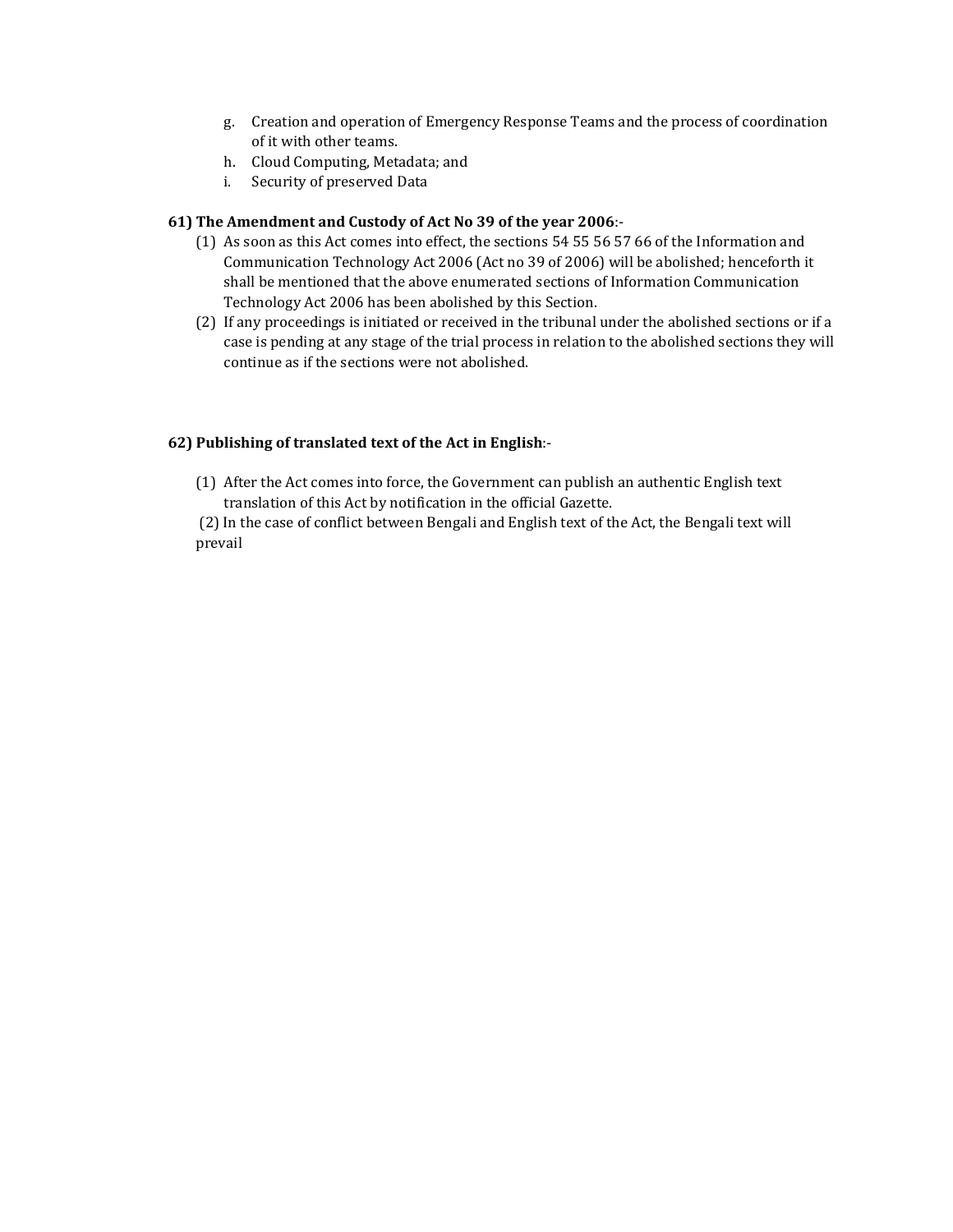## **OBJECTIVE AND REASON CONTAINING STATEMENT**

The announced vision 2021 by Prime Minister Sheikh Hasina: in the aim creating digital Bangladesh the usage of data and information technology to its highest is a must. In the present world benefitting by the vast usage of information technology has also increased the wrong application, for which the level of cyber crime is also increasing. In this circumstances, to ensure the national digital security and redress, prevention, identificationand restraint and judgement of digital crimes this Act implementation is a must. To secure the nation and the public life and property from Cyber cum digital crime is the main objective if this Act.

The implementation of digital Bangladesh can be considered as the revival of the Golden Bangladesh of the father of the nation Sheikh Mujibur Rahman. The great dreamer has given his own suitable successor to fulfill the dream of Golden Bangladesh, Honorable Prime Misnister Sheikh Hasina. Digital security Act 2018 will play a helpful role in implementing Vision 2021; Digital Bangladesh.

 MUSTAFA JABBAR MINISTER INCHARGE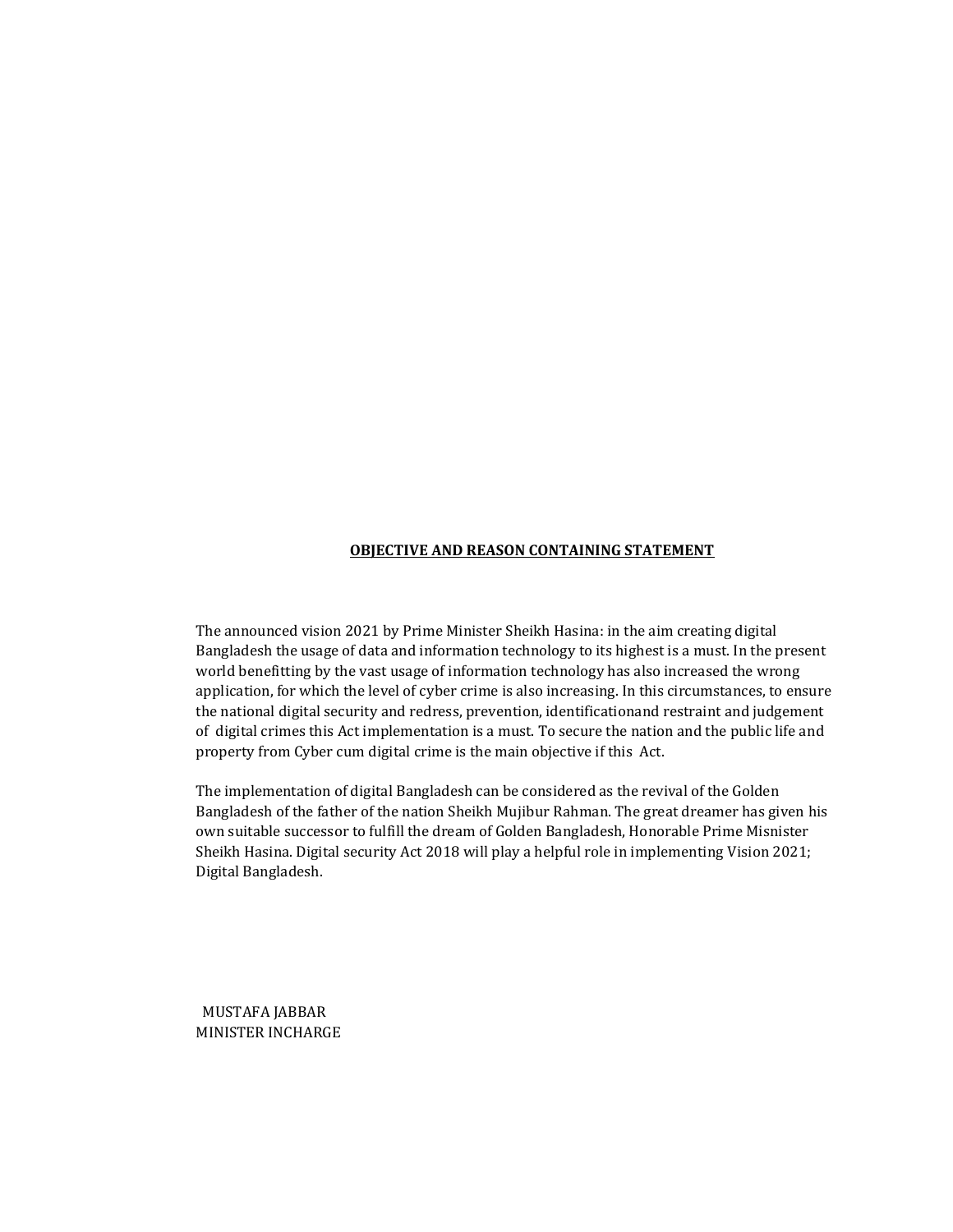# **BANGLADESH NATIONAL PARLIAMENT**

# **NATIONAL DIGITAL SECURITY CONFIRMATION AND DIGITAL CRIME IDETIFICATION**

# **PREVENTION, RESTRAINT, JUDGMENT AND OTHERS SUBJECTS RELATED PROPOSED BILL FOR FORMULATION AND CONTAINING PART**

**RECOMMENDATION WAS FOUND FOR THIS THIS BILL ACCORDING TO THE PARAGRAPH 82 OF THE CONSTITUTION**

> **DR. MD. ABDUR ROB HAOLADAR SENIOR SECRETARY**

**( MISTER MOSTAFA JOBBAR)**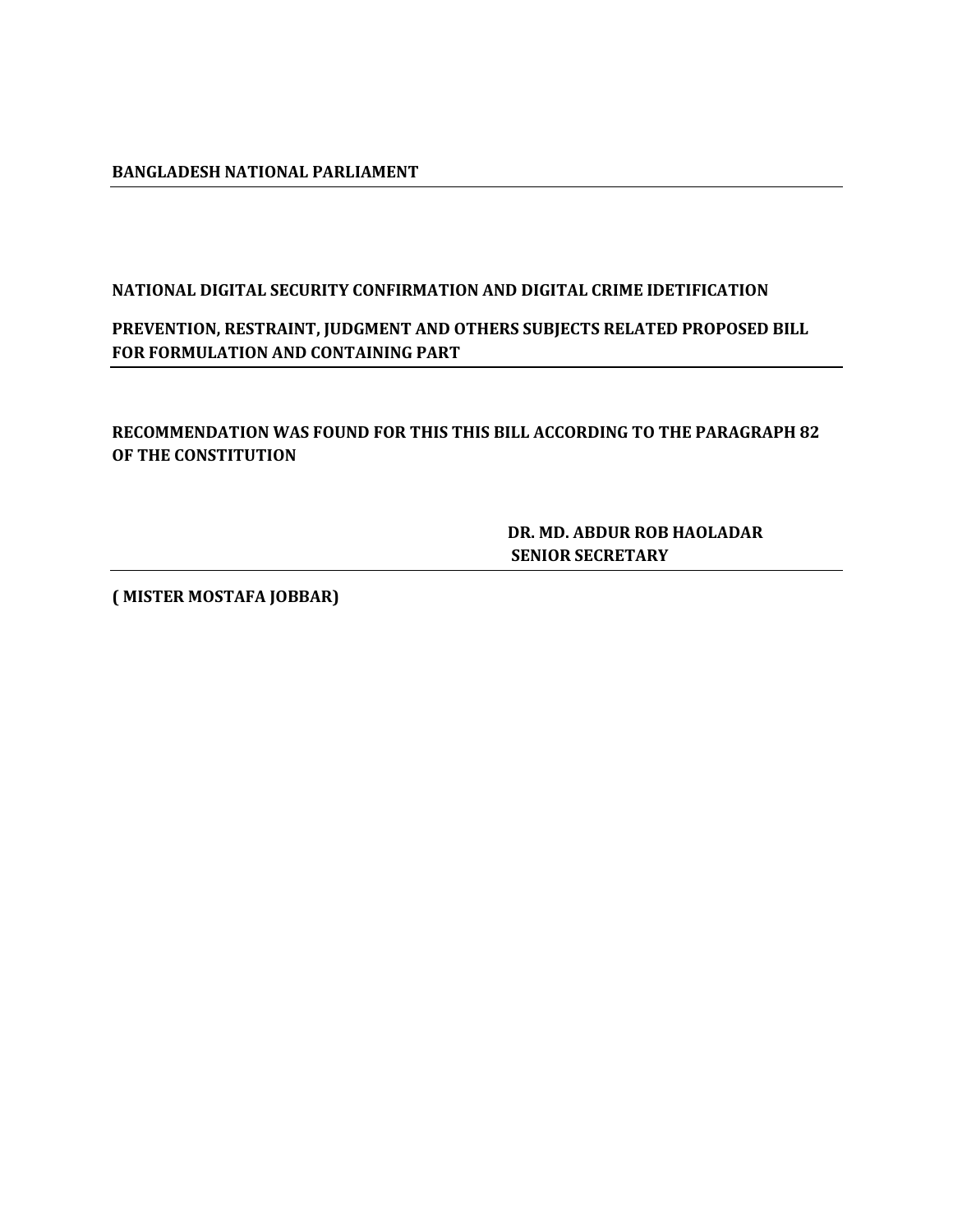# **RECOMMENDATIONS OF PERMANENT COMMITTEE POSTAL, TELECOMMUNICATION AND INFORMATION TECHNOLOGY MINISTRY**

# **NAME OF BILL: DIGITAL SECURITY BILL, 2018**

**Postal, telecommunication and Information technology Ministry related permanent committee correction recommendations in the followings after testing the digital security bill 2018, such as:-**

**1. Instead of the long title the following heading will be installed.**

**"TO FORMULATE PROVISIONS ENSURING THE DIGITAL SECURITY AND CRIME IDENTIFICATION, PREVENTION, RESTRAINMENT, JUDGEMENT AND OTHER RELATED SUBJECTS, COMMITTED THROUGH DIGITAL MEDIUM."**

**2. The following proposal will be installed instead of the proposal of the Bill, such as:-**

**"SINCE IT IS NECESSARY AND EXPEDIENT TO IMPLEMENT PROVISION TO IDENTIFY, PREVENT, RESTRAINT AND JUDGE THE CRIME OCCURING THROUGH DIGITAL MEDIUM AND TO ENSURE DIGITAL SECUIRTY."**

3. On the Section number 2 of the sub-Section (1), will be renumbered as serial number (u) and serial number (v), and thus serial number (t) serial number (u) shall be inserted in the following way. Such as:-

"(u) ""Cognition of Liberation War", meaning the great ideals who inspired our hero public to dedicate themselves and to sacrifice the life of the hero martyrs. The ideal of those nationalism, socialism, democracy and secularism".

## **4. (TEXT WAS CLEAR)**

**5. Before the mentioned word" Digital Security Agency" in The sub-Section(1) of Section 5, by combining a 1(one) director general and 2(two) director, " words and coma has to be insterted.**

## **6. The following will be inserted as Section (6) instead of the Section (6) in the bill, such as:-**

"6" The appointment, period of Director General and Director, etc.:-

- (1) The Director General and the directors will be an expert on computer or cyber security, he will be appointed by the government and the conditions of their job shall be decided by the government.
- (2) The director general or the directors will be the fulltime employee of the agency and for the favour this Act and its provisions, he has perform his activities, use the power and fulfill the responsibilities as per the order passed by the government.
- (3) If the post of the director general is vacant, or if he is absent or sick or for any other reason if he is unable to perform his duties then until the new director general takes charge in the vacant